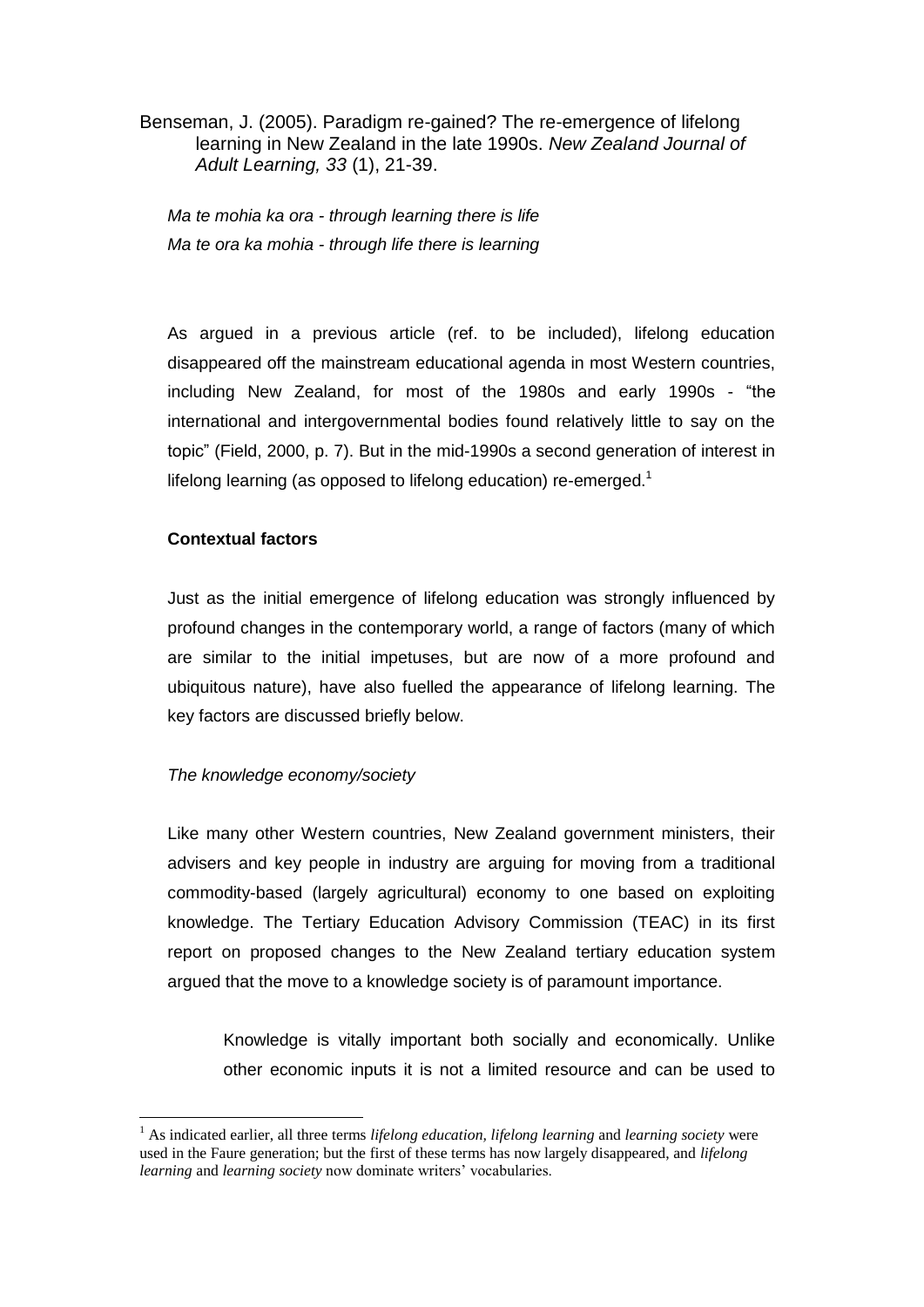generate new knowledge. This highlights the centrality of research and learning, which enable the creation and the critical application of knowledge, including the development of solutions to business, social and environmental problems (TEAC, 2000, p. 8).

This transition is seen as comparable in importance to previous transitions from nomadic to hunting and gathering economies, to sustained agricultural economies and the last great transition, to an industrial-based economy. It is estimated that more than 50% of the Gross Domestic Product (GDP) in the major OECD economies is now based on the production and distribution of knowledge, and the Information Technology sector (seen as critical for utilising knowledge) now accounts for 7% of the New Zealand GDP (Ministry of Social Development, 2004). Talking about this new form of economy, Giddens (2000, p. 69) has observed that,

The knowledge economy is not yet all-conquering, but it is well on the way to being so. In combination with the broader aspects of globalisation, it marks a major transition in the nature of economic activity. Information technology, plus communications technology, is the enabling media of the new economy, but its agents are knowledge workers – wired workers and others whose work does not directly produce material goods. The know-how of such workers is the most valuable form of property that firms have.

#### *Globalisation*

Globalisation has been interpreted in a variety of ways. The three most influential interpretations are:

- 1. the global marketplace, where increasingly open trading conditions through international trade agreements and high-tech communications mean that traditional barriers of distance and national borders are less restrictive to trade than has been the case historically
- 2. unregulated world capitalism based on the dominance of the United States economy that exploits the global marketplace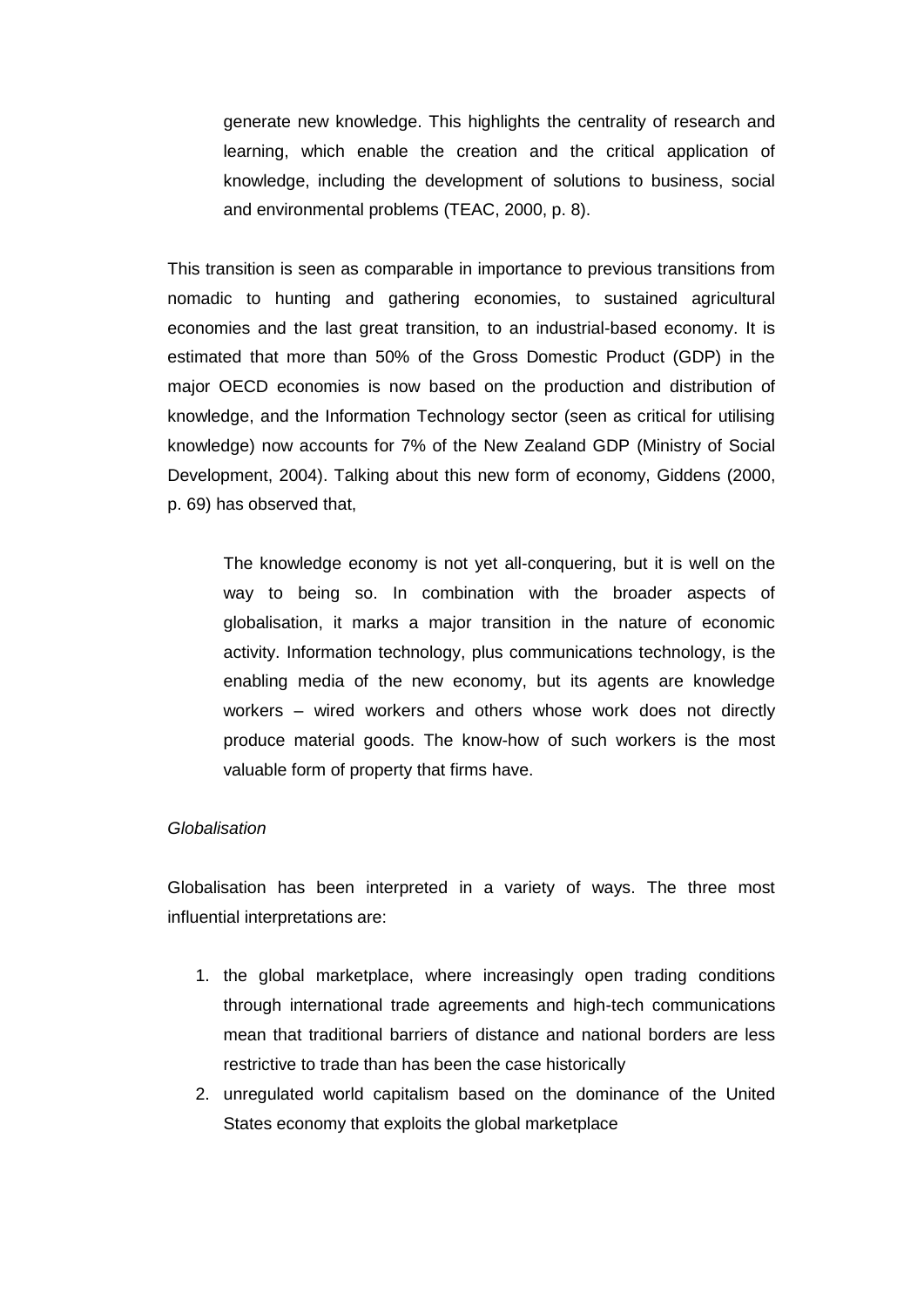3. global cultural invasion where economic dominance brings cultural dominance as part of the package – the so-called 'McDonaldisation' of the world (Smith & Spurling, 1999, p. 60).

While it is true that the openness of the world economy is not entirely new, the extent of the present form of globalisation involving active participation from most countries (except a few countries such as North Korea and Myanmar) and its potential effects (both positive and negative) are rated by most observers as unprecedented (Castells, 1993). With fewer economic controls in place, international trade is seen as an ultra-competitive enterprise, with potential for huge winnings for the winners and economic oblivion for the losers. Essentially, countries compete in this international marketplace on the basis of cheap labour (such as the shift of most of the clothing industry in New Zealand to Fiji), by constant innovation (the cell phone industry in Finland), creating niche markets for distinctive products (GE-free food) or the more 'traditional' mechanism of becoming major players in market sectors.

The 'cheap labour' option appears to have limited potential to grow economies, whereas the other three options all potentially lead to export-rich, economies with positive spin-offs for local economies further down the track. These latter economies rely increasingly on the utilisation of knowledge for their competitive advantage, rather than physical plant or even financial advantages.

For a country like New Zealand, these latter options are being promoted as the ideal and can be seen in the promotion of 'green tourism' and the amalgamation of the two largest dairy producer groups into New Zealand's largest company Fonterra, in order to compete internationally with dairy multi-national corporations (MNCs). The alternative to being able to develop an economy along these lines is usually painted in terms of only accessing a few overseas markets (especially poorer countries in contrast to for example, OECD countries) or becoming a low-wage economy, both of which would result in a substantial fall in national living standards.

Operating in such an environment means that the competitive nature of modern capitalism (sometimes referred to as 'turbo' or 'fast' capitalism) is heightened as companies, and especially large multi-national companies, graze the world looking for competitive advantage in terms of cheaper labour and materials on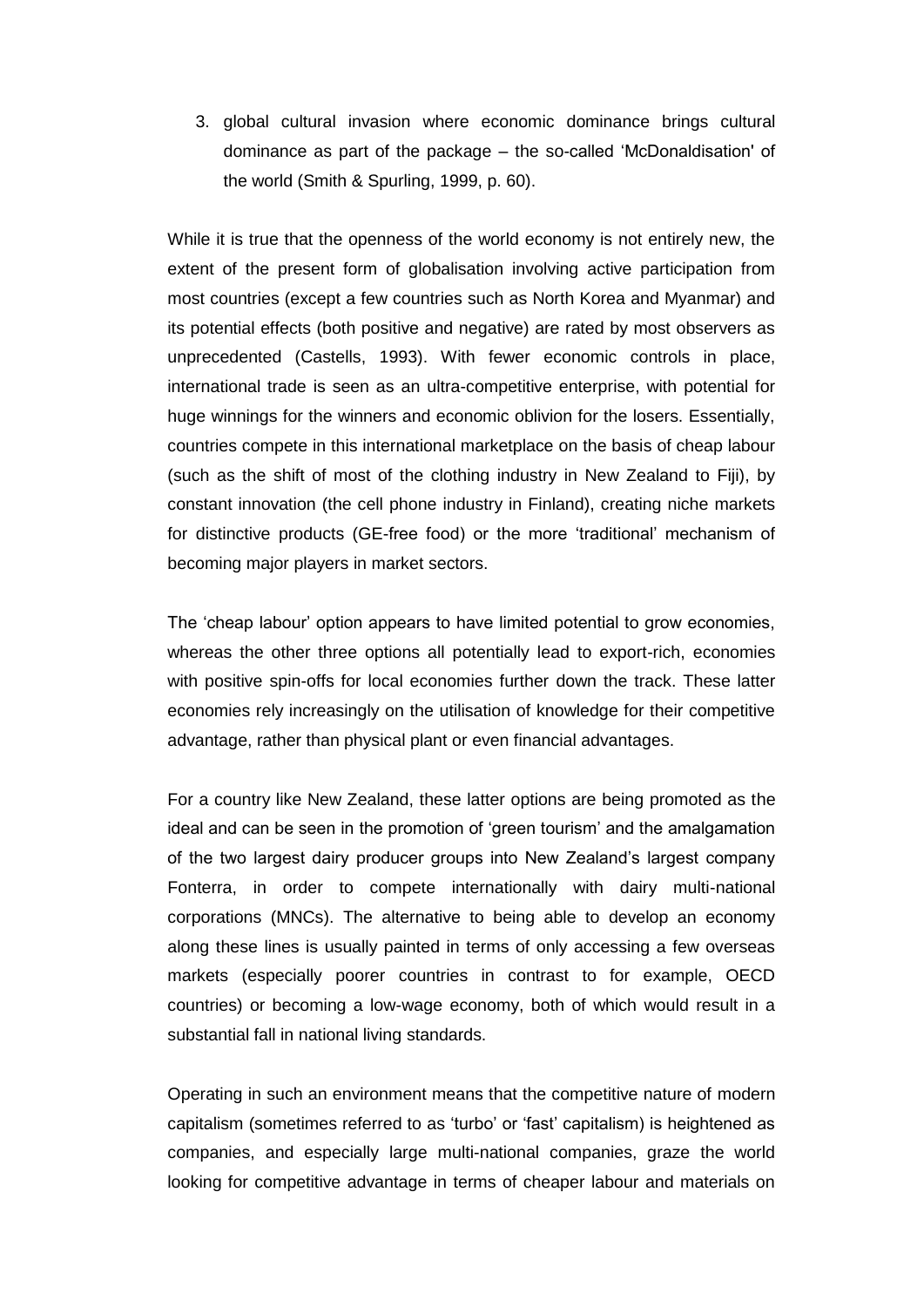the one hand and expansion of high-income markets on the other. As Welton (2001, p. 51) says,

Now mega-business enterprises have the fabulous resources to explode the limits of space, time, national boundaries, custom and ideology. Products are produced anywhere and sold everywhere.

### *The scientific and technological revolution*

As discussed previously, the Faure Report (1972) identified the scientific and technological revolution as one of the main driving forces behind the need for lifelong education 30 years ago. In the intervening years, the tempo of change has greatly increased due to shorter diffusion time from design to widespread utilisation and greater coverage of the population in industrialised countries. The cell phone of today for example has spread faster and more broadly than television did in Faure's era. The sheer capacity of technology and its everfaster rates of diffusion have also been fuelled by a law of increasing capacity for less cost, so that desktop computers perform functions once confined to massive mainframes for a fraction of the cost of their predecessors. Three laws have combined to produce the current economics of information technology:

- 1. Moore's Law where the maximum processing power of microchips doubles roughly every 18 months, while its cost halves
- 2. Gilder's Law where the total bandwidth of communications systems triples every 12 months (with particular implications for the Internet)
- 3. Metcalfe's Law where the value of a network is proportional to the square of the number of nodes, which means that as a network grows the value of being connected to it grows exponentially, while costs stay the same or even reduce (Ministry of Social Development, 2004).

This rising capacity/decreasing cost phenomenon has meant that small businesses and individuals now have the ability to perform tasks and roles once thought only possible in large corporations and institutions. Desktop publishing and various forms of teleworking for example are all possible, largely because of changes in technology. This development often gives smaller players greater competitiveness with large companies due to their better adaptability – 'the fast eat the slow' as opposed (or perhaps in addition) to the traditional, 'the big eat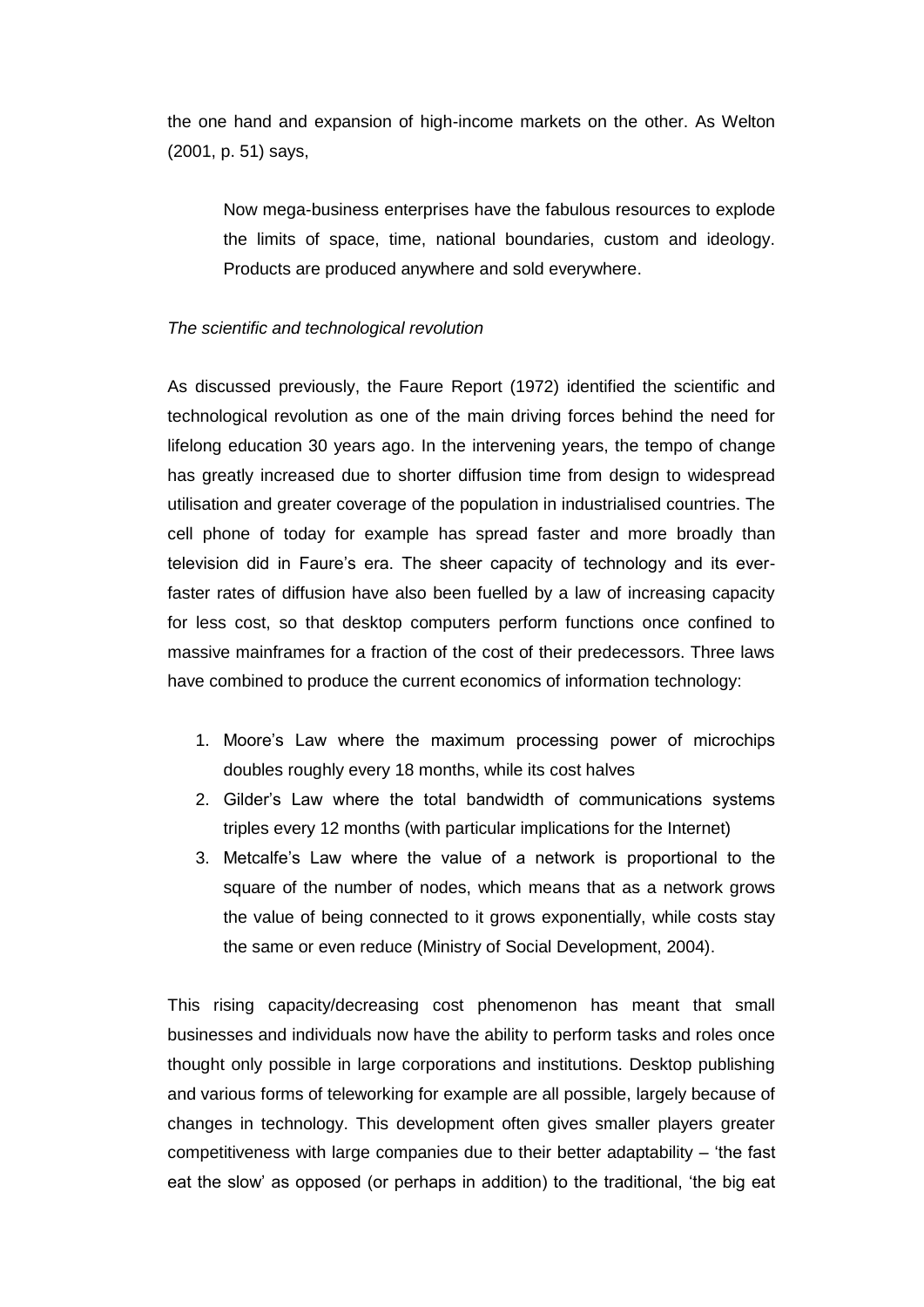the small'. IBM's traditional strength in the computer marketplace was seen as its sheer size; its difficulties in recent years (now largely turned round) were attributed largely to its inability to read current trends and innovate fast enough.

Obviously, these changes in technology and science are intertwined with globalisation, especially as the changes in technology have meant the "death of distance" and New Zealand is potentially "at the centre of the global economy" (Ministry of Social Development, 2004). In many cases, it is technology that makes the global marketplace possible. Just as the advent of refrigerated shipping revolutionised New Zealand's agricultural economy in the early 1900s, contemporary transport innovations are changing a new generation of the New Zealand economy. The meat from local freezing works can be killed, boned and prepared ready for eating and then transported fresh and ready to go on supermarket shelves in overseas markets; fresh-cut flowers and exotic fruits are able to be exported to the discerning Japanese market only because of broadbody jets that operate below an acceptable cost threshold. Conversely, globalisation enables the further development of new generations of technology. Twenty four-hour work schedules on projects involving multiple country teams are increasingly commonplace because of the Internet and associated technology.

### *The world of work*

The downstream effects of the knowledge society, globalisation and the technological and scientific revolution can all be seen in the nature and organisation of work, some of which have been hinted at previously. Firstly, the types of jobs that have evolved since the industrial revolution are proliferating and conventional occupations are evolving constantly. As Field (2000, p. 69) says,

Manual work, once the backbone of every industrial or agrarian economy is in deep decline, particularly in unskilled forms; service occupations are expanding in size and importance. In the remaining core areas of manufacturing, the new production methods require greater individual responsibility and autonomy from the workforce, while traditional skills are disintegrating.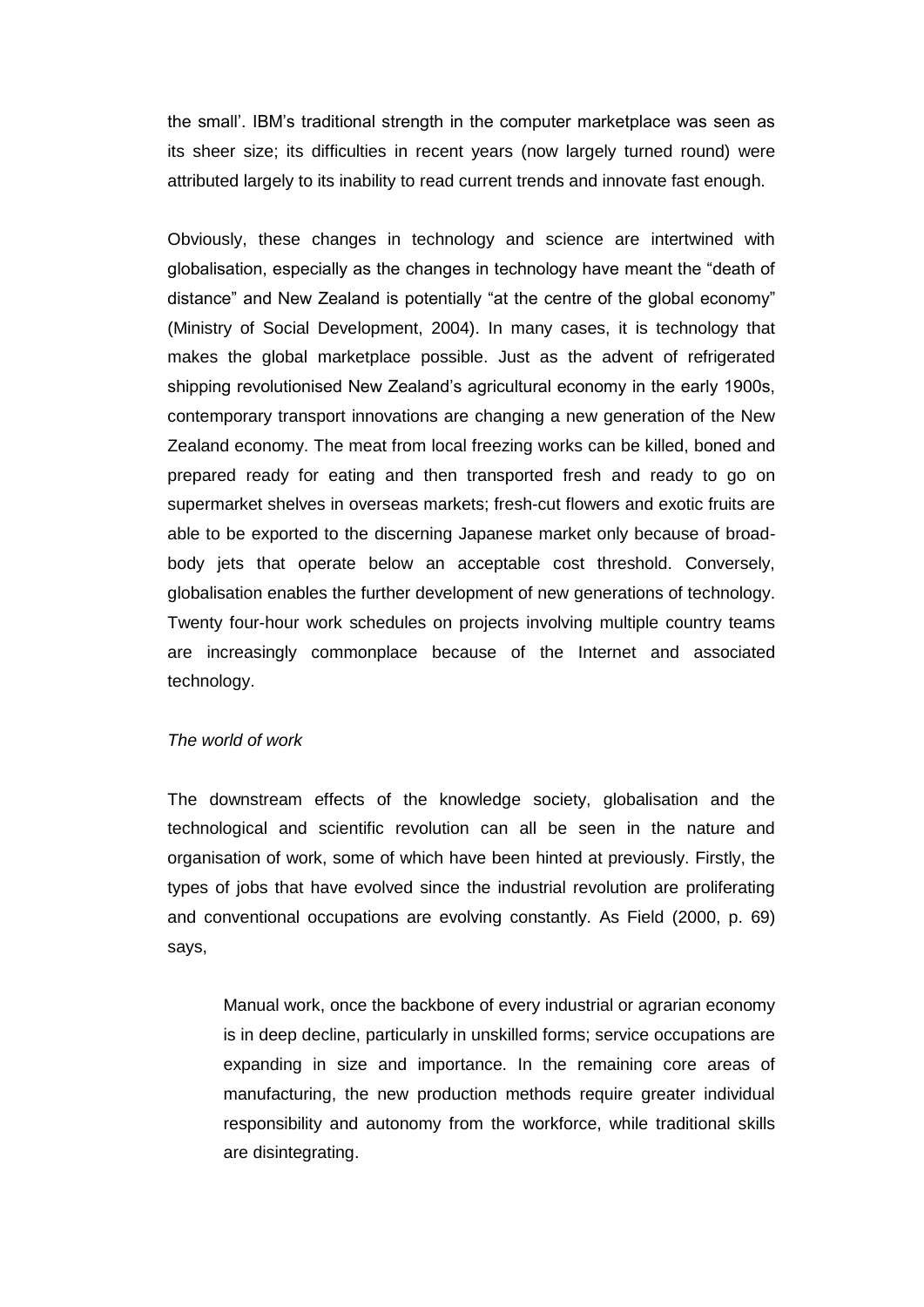The American economist Robert Reich<sup>2</sup> (1991) maintains that conventional work categories simply no longer match what people actually do. He proposes that future work will be categorised into three broad categories:

- 1. *symbolic analysts* who manipulate and process information (also known as *knowledge workers*); this category is in the ascendancy, rapidly increasing as a proportion of the overall workforce and garnering a disproportionate amount of society's rewards
- 2. *in-person service workers* who perform simple and repetitive tasks for others face-to-face (e.g. the hospitality industry); although they are poorly paid, the number of these workers is also increasing
- 3. *routine production service workers* who perform repetitive tasks of low skill that do not require contact with customers (e.g. factory workers and their supervisors); these jobs are decreasing both in number and remuneration.

The rewards that each of these categories is able to reap vary tremendously and will continue to diverge even further as the knowledge economy expands. Reich warns that unless steps are taken to distribute some of the new work and rewards across the two bottom categories, social divisiveness will expand even further. He argues that this will result in even more of a siege mentality for an ever-decreasing small élite who literally defend their wealth behind high walls and sophisticated security systems.

Although Reich's analysis still has a somewhat futuristic feel to it, the reduction of semi- and unskilled jobs and the expansion of knowledge-oriented jobs can be seen everywhere. Field (2000, p. 71) reports that Britain lost over five million jobs in manufacturing and agriculture in the second half of the last century, while the service industry gained over eight million jobs; ninety per cent of all new jobs created in the future are expected to be in the service industries.

For those low skill workers who hang on to the decreasing number of jobs at the bottom end of the occupational pyramid, the demands being placed on them are also transforming the skills and knowledge necessary to function successfully.

1

<sup>2</sup> Reich served as Secretary of Labor for President Clinton and has consulted with other Third Way politicians, including Helen Clark in New Zealand.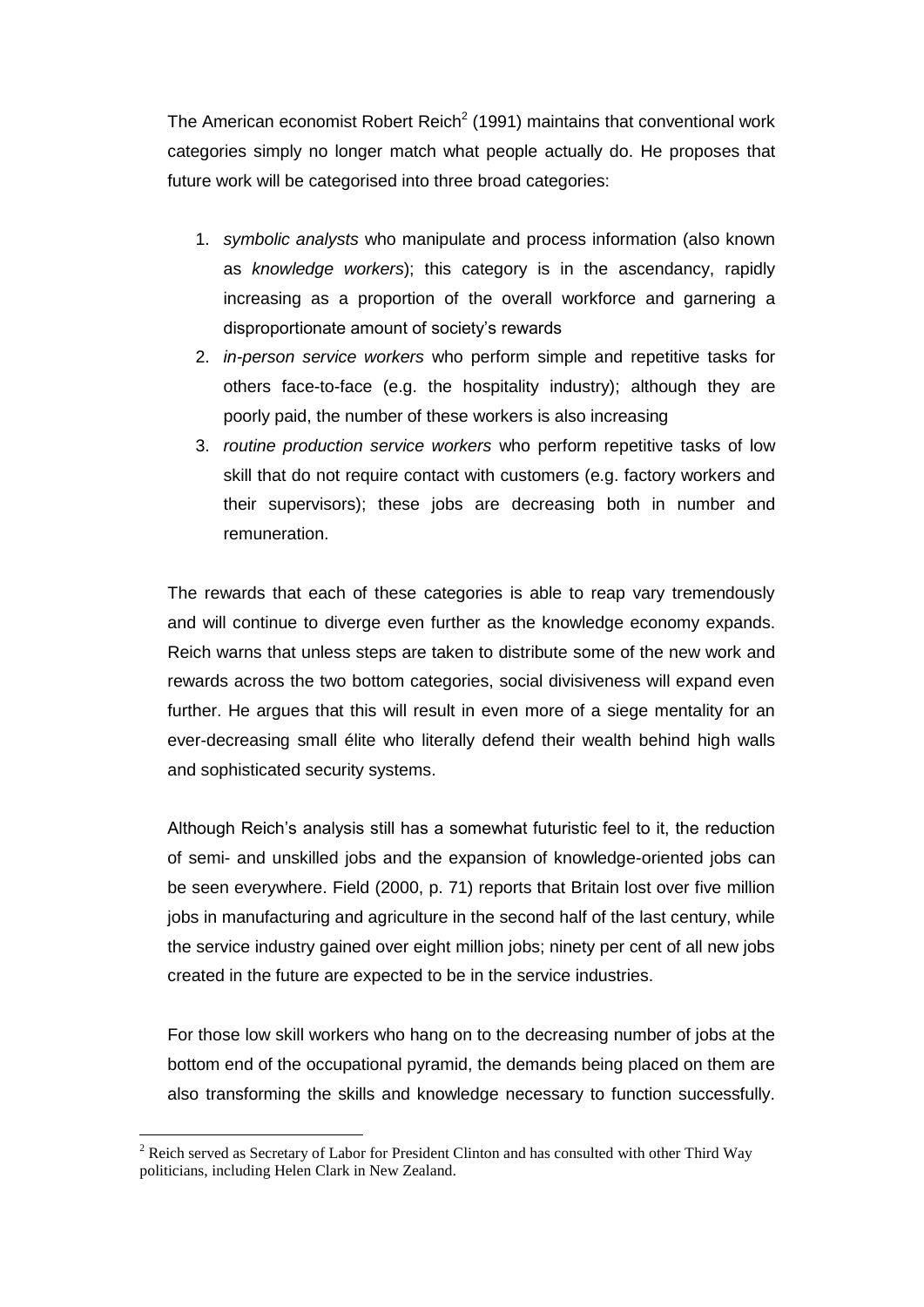This is seen very clearly for example in relation to literacy where workers' jobs are constantly incorporating new forms of technology that require increasingly higher levels of literacy (Cain Johnson & Benseman, 2005).

## *Other factors*

In addition to the above factors, there have are also other factors relevant to this discussion:

- $\triangleright$  demographic changes, especially the 'greying' of most Western populations (increasing the dependency ratio of young to old), the increasing cultural diversity of populations and the de-population of rural and small towns (Benseman, 2003)
- $\triangleright$  political changes including a reduction of the power of the State (due at least in part to the recent influence of the New Right), the emergence of Third Way governments where "the State should not row, but steer; not so much control, as challenge" (Giddens, 2000, p. 6).
- $\triangleright$  continuing disappointment with the performance of schools in terms of social equity. The main criticisms levelled against schools three decades ago were that they did little to change patterns of social inequality and that they discouraged most people to become learners throughout their lifetime. It would appear that little has changed in the ensuing 30 years. Knapper and Cropley (2000, p. 4), quoting the work of Coombs (1982) maintain that education has been facing a crisis since the late 1960s and that the crisis still continues.
- $\triangleright$  physical environment one of the greatest challenges facing the world at present is that of endeavouring to live in harmony with the natural environment (see for example, (Yeo, 1996) in relation to lifelong learning).

All of these factors, both individually and collectively, have provided an environment conducive for the re-emergence of lifelong learning.

## **Paradigm regained: the second generation of lifelong learning**

Most writers point to the re-emergence of lifelong learning as dating from its adoption in the 1996 *European Year of Lifelong Learning*. Merricks (2001) says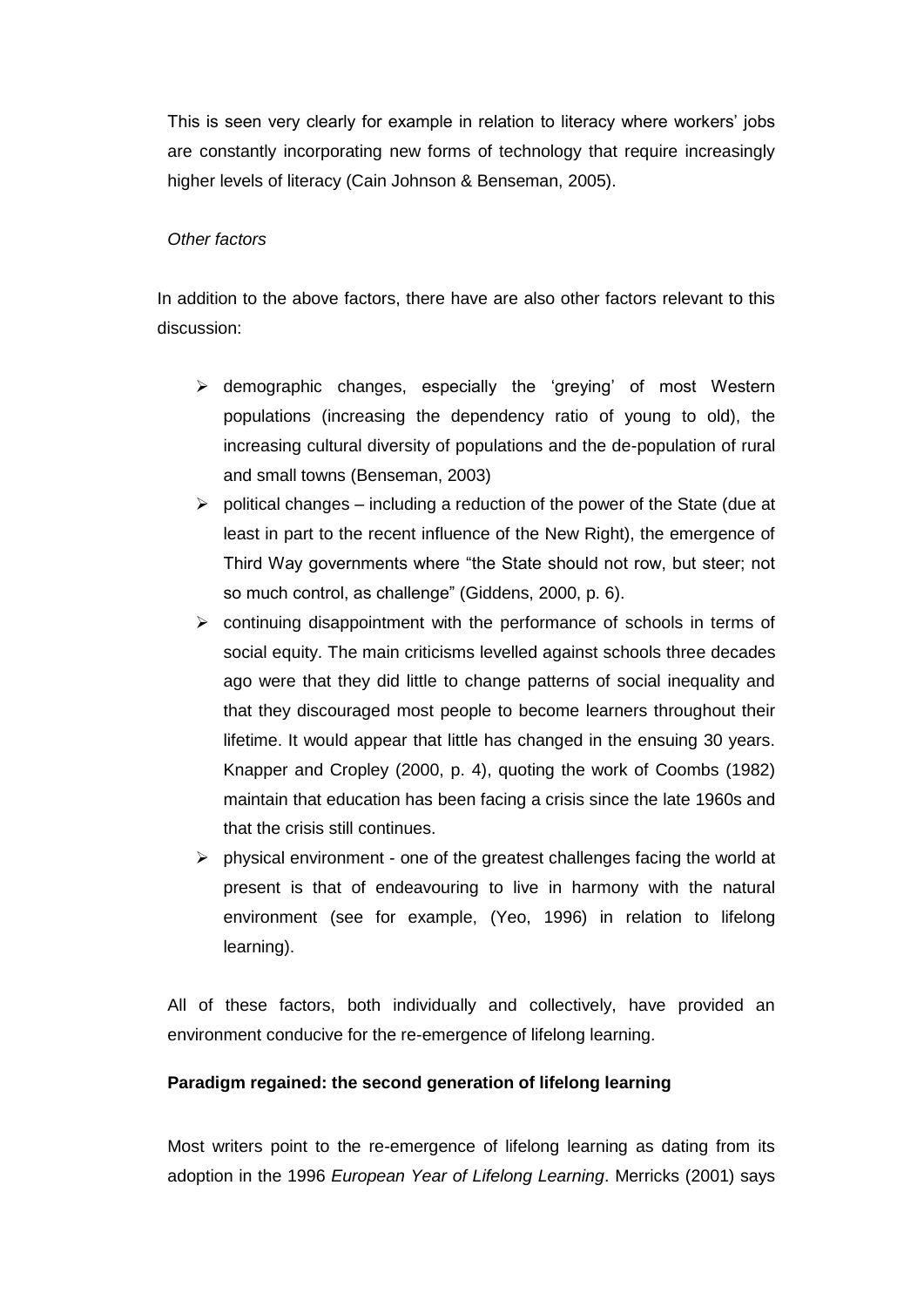that this development grew out of a 1993 European Union paper entitled *Growth, competitiveness, employment* which not only promoted the need for lifelong learning as a guard against unemployment, but also as a means of promoting 'active citizenship'. In short, the report included justifications for lifelong learning based on both human capital arguments and those around social capital and citizenship (similar to Faure).

As with lifelong education, lifelong learning has been picked up and promoted in various ways by key international agencies as well as national governments. The key international agencies in this generation have been the OECD and UNESCO (both using the same term this time), the European Commission (EC) and to a lesser extent, the Group of Eight. Field (2000, pp. 8-9). argues that the EC and the Group of Eight have pursued a fairly narrow, human capital interpretation of lifelong learning and that the two main players in the debate have been the OECD and UNESCO, both of which have advocated a more balanced approach of human and social capital elements This time round however, the OECD has been a more prominent advocate of lifelong learning than UNESCO, especially in its influence on national educational policies.

UNESCO's contribution to the contemporary debate has been its report *Learning: the treasure within* authored by the International Taskforce on Education in the XXI<sup>st</sup> Century (chaired by Jacques Delors) and published in the European Year of Lifelong Learning (Delors, 1996). This report is similar in style to the original Faure Report, but has expanded its concerns from 'learning to be' to include 'learning to do' 'learning to become' and 'learning to live together'. The Delors report's scope is very broad and encompasses both human and social capital concerns, but as Field (2000, p. 8) has observed, "in spite of an occasional radicalism of language, it said little in substance that was new or different". UNESCO's lesser involvement may have been because it has lost some of its international prominence since the Faure Report, hamstrung at least in part by funding. Wain (2001, p. 186) also points out that UNESCO gradually withdrew its support for lifelong education and this was a factor in its demise in the 1980s.

Lifelong learning has probably been given extra impetus to its promotion this time round because of the OECD's high degree of influence on member countries compared to the more dissipated influence of UNESCO. Because of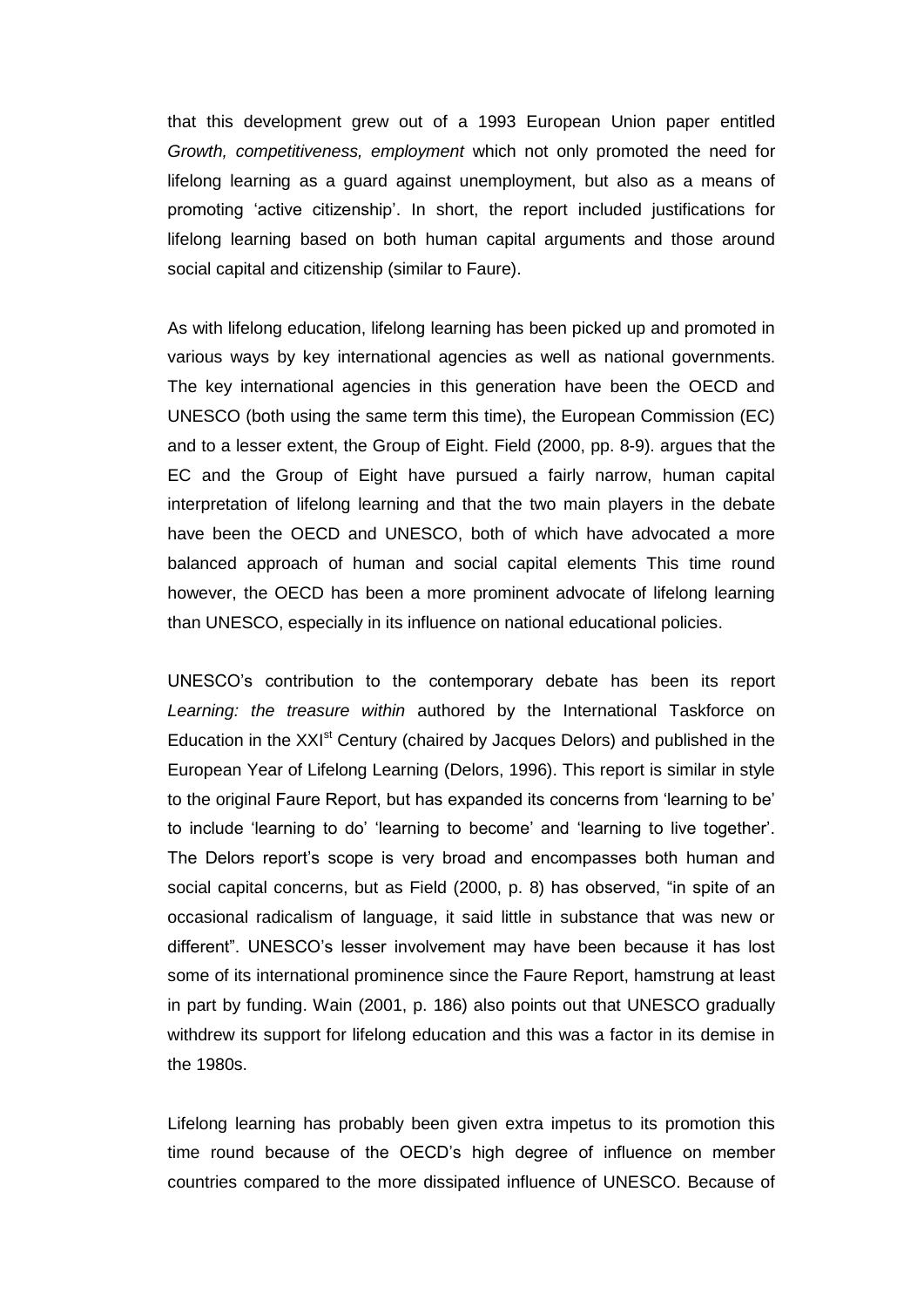the OECD's historical fixation with economic competitiveness and workforce concerns, the Organisation's association with lifelong learning has led to criticisms of lifelong learning being "human resource development in drag" (Boshier, 1998, p. 4). While it is certainly true that the OECD has strong interest in economic justifications, it has also exhibited considerable interest in noneconomic perspectives, usually couched in terms of social capital (CERI/OECD, 2001).

## **Critiques of lifelong learning**

This second generation of interest in lifelong learning has also generated a range of critiques, probably more substantial and vociferous than those of the first generation. These critiques contain a number of themes.

## *The extreme breadth of lifelong learning*

1

One of the most frequent criticisms is that because lifelong learning is so incredibly broad<sup>3</sup>, incorporating non-formal and informal forms of learning, it becomes a meaningless concept and is virtually indistinguishable from life itself. The breadth of lifelong learning is reflected in its being linked with other elements of social policy such as promoting social inclusion and economic expansion (Griffin, 2001, p. 43). Along with claiming such a broad area of life under the umbrella of lifelong learning, comes the danger of 'over-promising' what it can deliver. Griffin (op. cit. p. 44) summarises this,

… it has become too strident, and the rhetoric of learning as a universal panacea for social exclusion and inequality has become too far removed from the social and economic realities.

Furthermore, it is a fact that human beings, through the very act of living, are constantly learning, which gives rise to two challenges. If they are constantly learning, why should there be any effort on the part of government or educators

 $3$  Lifelong learning underlines the ubiquity of learning, whereas lifelong education always retained connotations of formal provision, despite its recognition of non-formal and informal learning.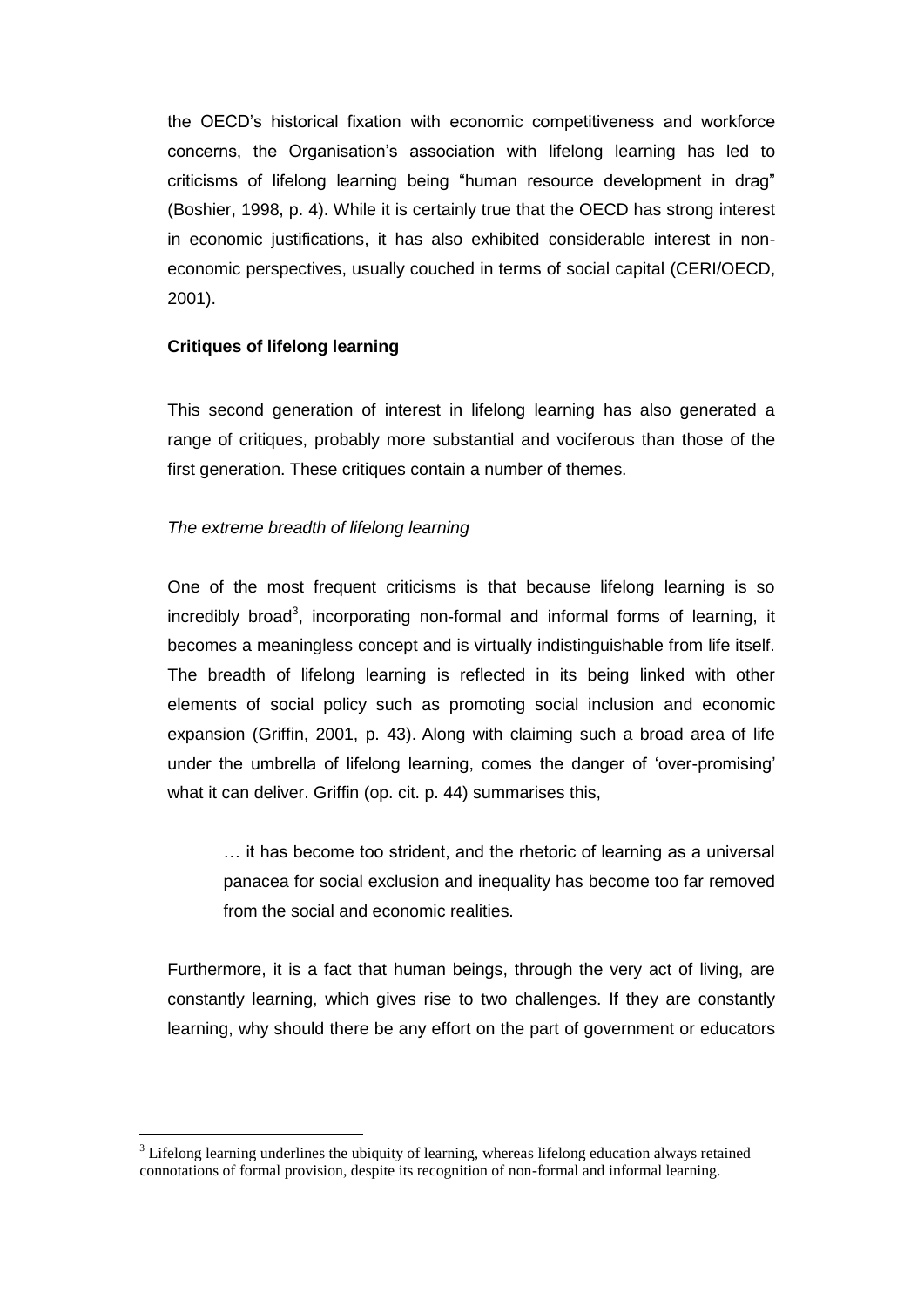to promote what they are already doing? $4$  Which raises the second question, can we ever say that someone has learnt enough?

## *Compulsion*

1

Allied to these issues is the question of whether anyone has a right to not be involved in a world where learning is increasingly presented as a ubiquitous requirement. Can people opt out of a learning society? What subtle, and not so subtle, forces will be incorporated into people's lives to 'encourage' them to learn in the pursuit of the greater good of a learning society?<sup>5</sup> This extreme lifelong learning scenario starts to resemble what Ohliger and Illich had warned about with lifelong education (Illich & Verne, 1976; Ohliger, 1974)

### *Over-emphasis on individualism*

Another common criticism of lifelong learning is that it is predominantly geared to individuals at the expense of collective concerns (Martin, 1999). Coffield (1996) has argued that the focus on individuals which has been paramount in an era dominated by New Right ideology has led to a number of problems.

- $\triangleright$  an attitude of 'blaming the victim', rather than addressing broader social issues and causes of inequality
- $\triangleright$  a mis-reading of what is in the best interests of society, as a result of learning being driven only by individual choice
- $\triangleright$  over-simplifying how people make choices about life decisions
- $\triangleright$  assuming that training/learning will always ensure employment
- $\triangleright$  masking the extent of social inequality
- $\triangleright$  ignoring the value of learning's social aspects
- $\triangleright$  immorality likened to the 'free-running fox in the free-range chicken pen'.

<sup>&</sup>lt;sup>4</sup> This also raises the issue of whether someone is learning 'correctly'. For example people may teach themselves how to do CPR, but in incorrect and harmful ways. The learning may be valued in itself, but the outcomes can certainly be criticised for their potential harmful effects.

<sup>&</sup>lt;sup>5</sup> This was shown in a recent case of two brothers being banned from swimming competitions for 12 months for swearing at officials; alternatively, they were told they could attend an anger management course and be banned for only six months.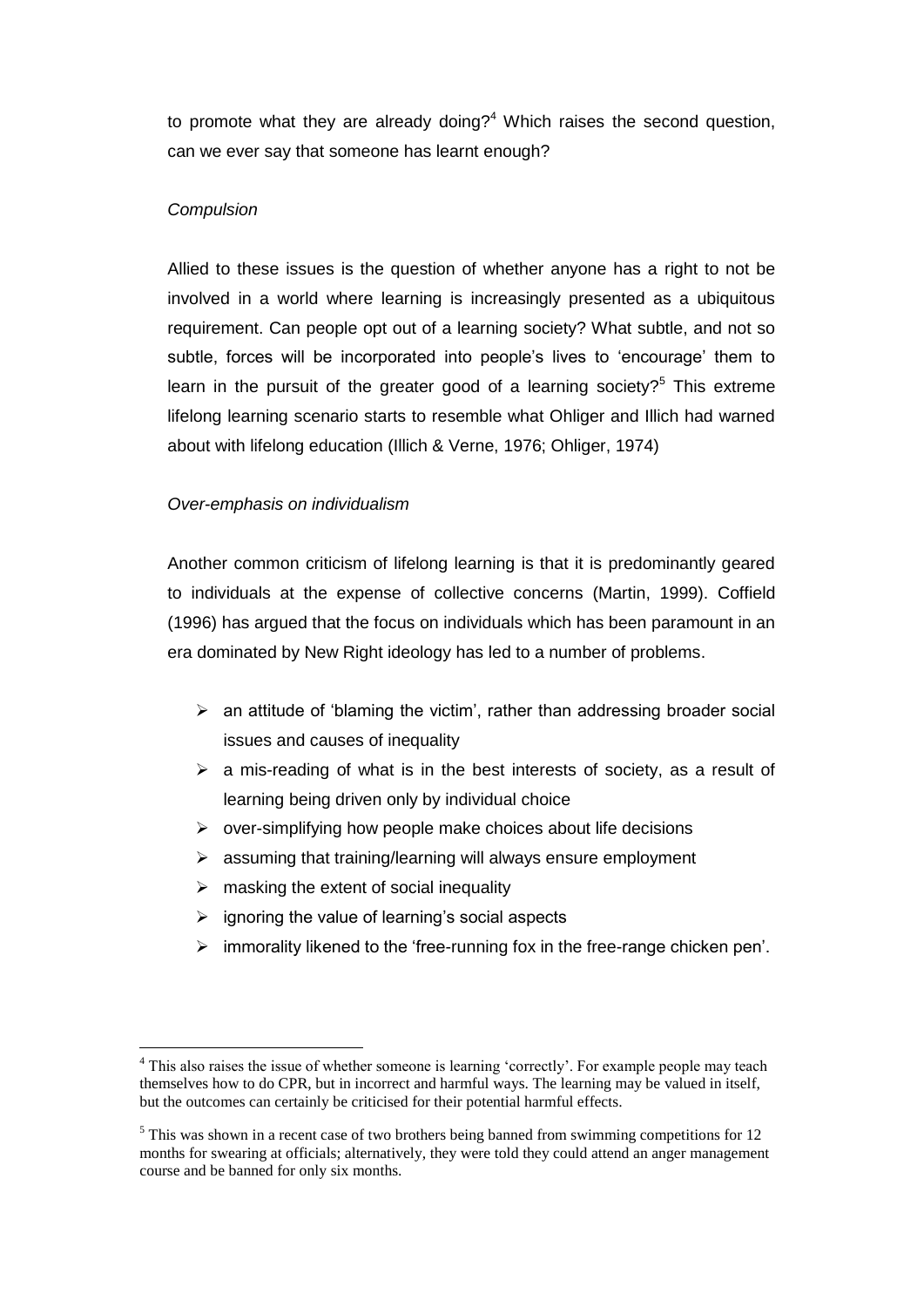While it is certainly true that much of the debate around lifelong learning focuses on the individual, the criticism has usually been raised in relation to specific lifelong learning policies rather than the concept itself. The emphasis on individuals is countered to some extent by the debate on promoting social inclusion and the ideals of active citizenship, which invariably have a more holistic (and social justice) orientation. Some writers on lifelong learning have also included multiple perspectives on the implications of a learning society – Smith and Spurling (1999, pp. 52-59) for example in their description of the elements of a lifelong learning scenario start with the individual, but then also explore the implications for the family and households, organisations, communities, providers and broader society.

#### *Political neutrality*

Another challenge about lifelong learning and the learning society is that they are simply the latest forms of emollient and social control (Coffield, 1997), that they are an "uncritical reification" and therefore constitute "a veneer, glossing over fundamental political and cultural differences that are no longer exposed for critical examination" (Armstrong, 1998, p. 1). There is certainly a large degree of truth in this claim in much of the writing about lifelong learning. There appears to be a simplistic assumption that because the ideals of lifelong learning involve, if not impel, all of a society's members to participate in learning that it therefore somehow sidesteps the traditional criticisms of conventional education and its demonstrable selectivity and role in perpetuating social inequality (see for example, (Kearney, 2001). Furthermore, lifelong learning usually incorporates debate and strategies to actively seek non-traditional learners and involve them – something that has not been achieved to any great degree previously. While this element of 'universal participation' appears to circumvent some of the strongest criticisms of traditional education, and especially post-school forms of education, as being socially élitist, these responses do not confront the issue of the content of the educational provision being offered. For it is in the matter of curriculum that the issue of apparent neutrality comes to the fore most clearly.

Essentially there are two main schools of thought around curriculum and lifelong learning. One school of thought maintains that it does not matter what forms of knowledge are taught, as this maintains ostensible neutrality towards the relative merit of different forms of knowledge. The value of education is seen as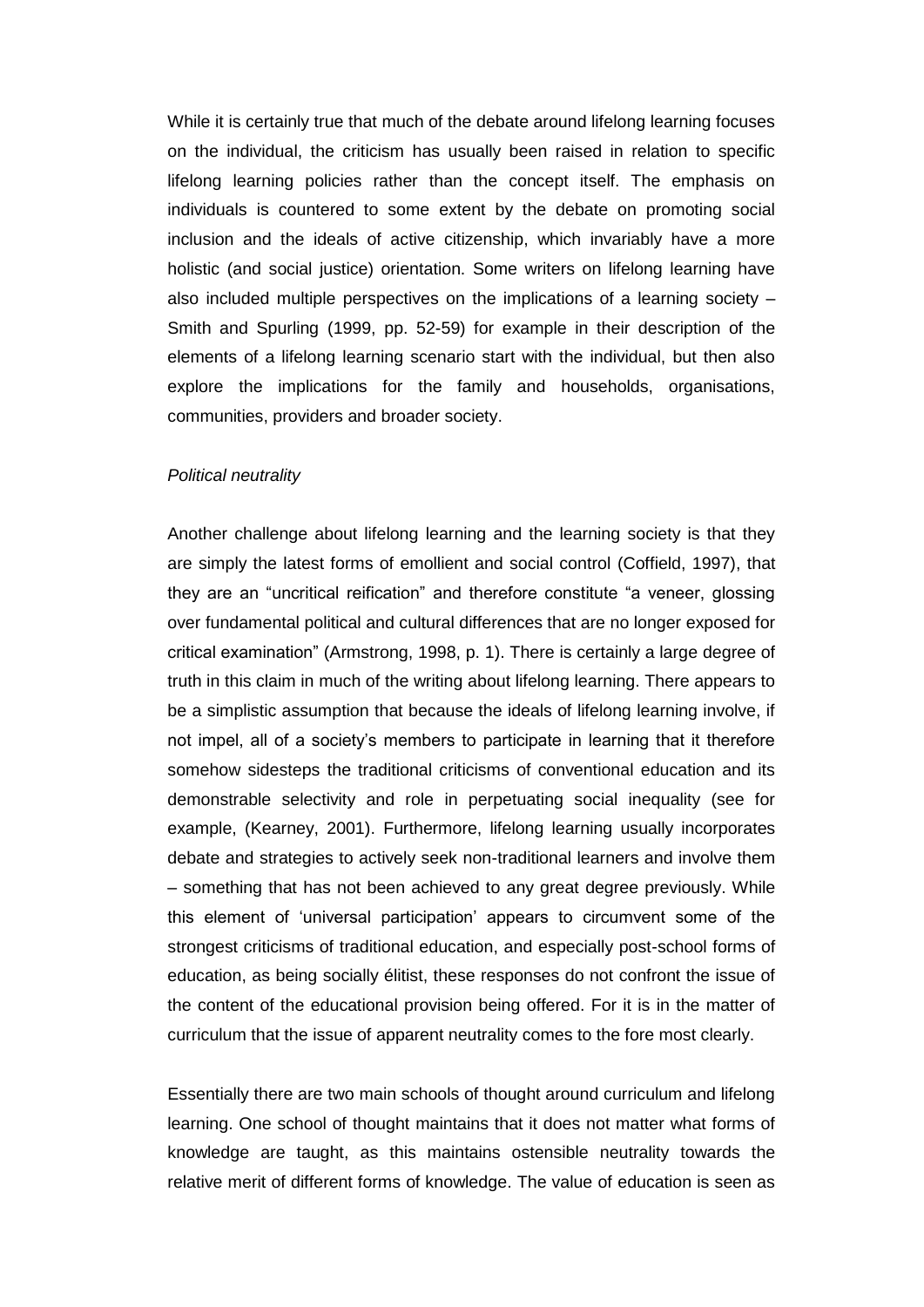coming from the learning of new knowledge and skills, irrespective of judgements of their supposed educational merit. This 'indirect value' of education is epitomised in Bauer and Elsey's (1992) article on the educational impact achieved in a smocking class for women.

This approach makes no real distinction between education to provide the best of a culture's heritage in literature and the like on the one hand, and 'low status' subjects such as macramé, Appalachian Mountain Clog Dancing or Christmas card making (which Alan Tuckett of NIACE refers to as "seriously useless knowledge" - personal communication). While this position avoids the pitfalls of evaluating the different forms of knowledge, it is somewhat naïve in that these sorts of evaluations occur inevitably with limited resources when educators have to make decisions as to what is taught and what is not. Avoiding judgements of educational value is also open to criticisms of being politically supportive of the status quo, because educators fail to challenge the forces of oppression and hegemony. Among all the rhetoric and momentum of lifelong learning, there is a danger as Martin (1999, p. 181) points out, of not connecting with "the radical impulse that lies at the heart of the social purpose tradition in adult and community education."

The other school of thought about curriculum and lifelong learning contradicts the neutrality of the previous position, and argues that educators should choose some forms of knowledge over others in terms of their ability to achieve broader political aims. This position can be found in the arguments of traditional liberal educationists and those of the political left. For example, feminist Jane Thompson argues that curriculum must be concerned with 'really useful knowledge' that helps lay bare the nature of inequality and help initiate the means to overcome it (Thompson, 1997). All other forms of knowledge she sees as 'fairly useful knowledge' at best. Unless lifelong learning takes a strong position in this respect, it is merely the latest fad to mask, or extend, the perpetuation of injustice and inequity.

## *Translating lifelong learning into social policy*

Griffin (2001, p. 48) has observed that many policy documents simply treat lifelong learning as "just another name for a more integrated ('joined up'), more accessible, more relevant, more accountable education system." While many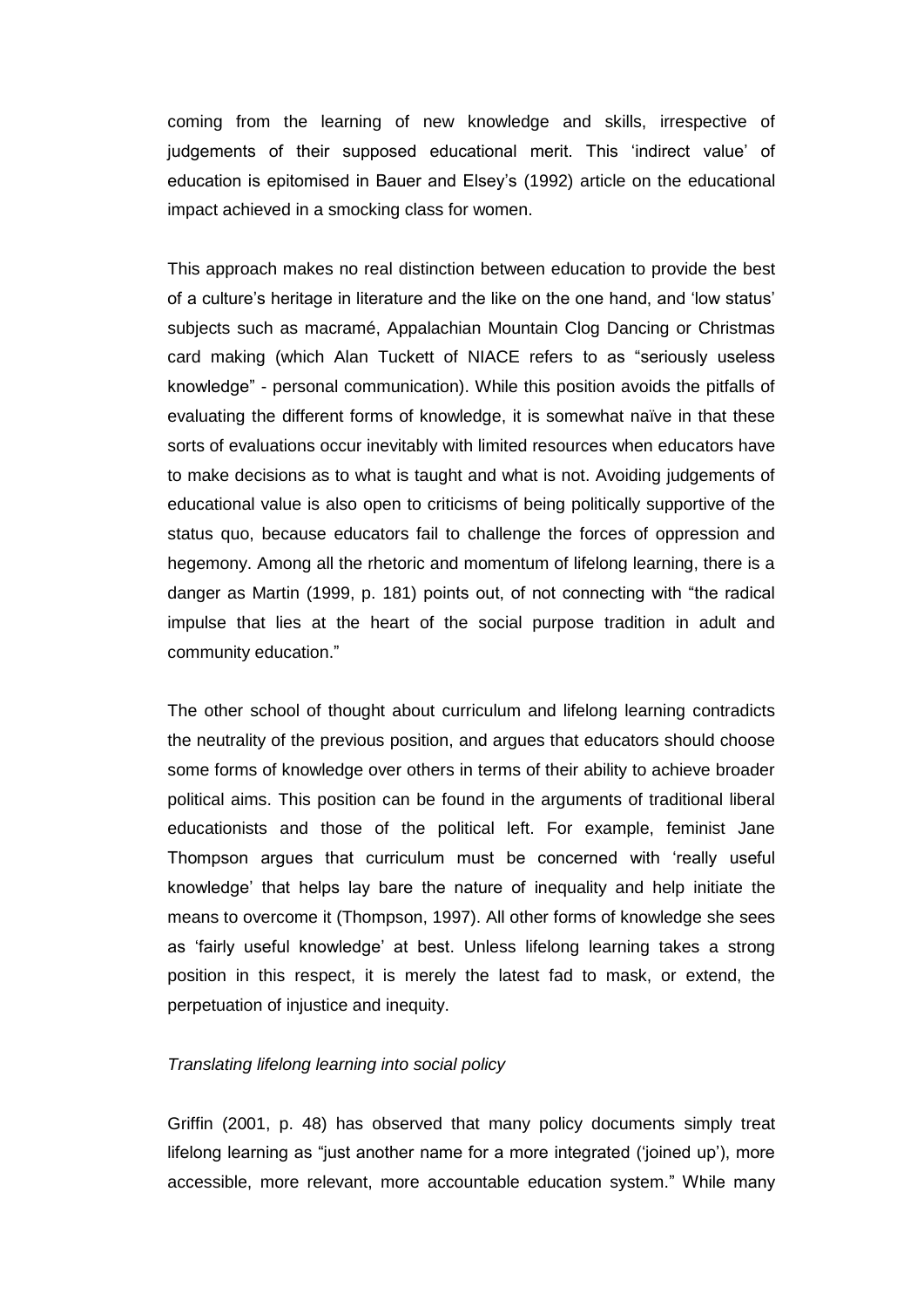observers would probably be quite happy to achieve these sorts of outcomes for lifelong learning, Griffin argues that it would then not differ to any great degree from traditional education and training systems.

Griffin goes on to argue that because lifelong learning is so broad, it is difficult for governments to write educational policy to achieve it - "… conventional policy analysis is incapable of grasping it and new policy categories are required" (op. cit., p. 44). He claims that educational policy is possible only within the schooling sector where policy's influence is more direct and less dependent on other social agencies. In a lifelong learning environment however, government is only one of many agencies involved – along with business, local government, voluntary organisations and cultural organisations. Therefore, governments can only act as *enablers,* in contrast to more traditional roles of *mandating* and *sanctioning* policy. The reduction of governmental influence in this area has not been helped by the reduction in governmental power in countries such as New Zealand that have been through a period of New Right influence when the reduction of the role of government was seen as a top priority.

### *Lifelong learning as a myth*

Just as its predecessor lifelong education was criticised as largely rhetoric, lifelong learning has also been criticised along similar lines – in this case as a myth.

Only poets and science fiction writers have imagined what a learning society would look like and how it would differ from today's world (Ainley, quoted in Ranson, 1998, p. 184).

Myths are pervasive in contemporary society, and are both dangerous and necessary (Strain & Field, 1977). The main substance to this form of criticism appears to be based on the large discrepancy between the espoused qualities of lifelong learning and the realities of present societies. While some commentators have endeavoured to identify which countries could be described as (or approximate) learning societies (Makino, 1997; Trivellato, 1996; Williamson, 1995), most would argue that even for countries like Japan and Scandinavia, the ideal is still some distance off. This then raises the question of whether any country, or even regions within a country, could ever claim to 'have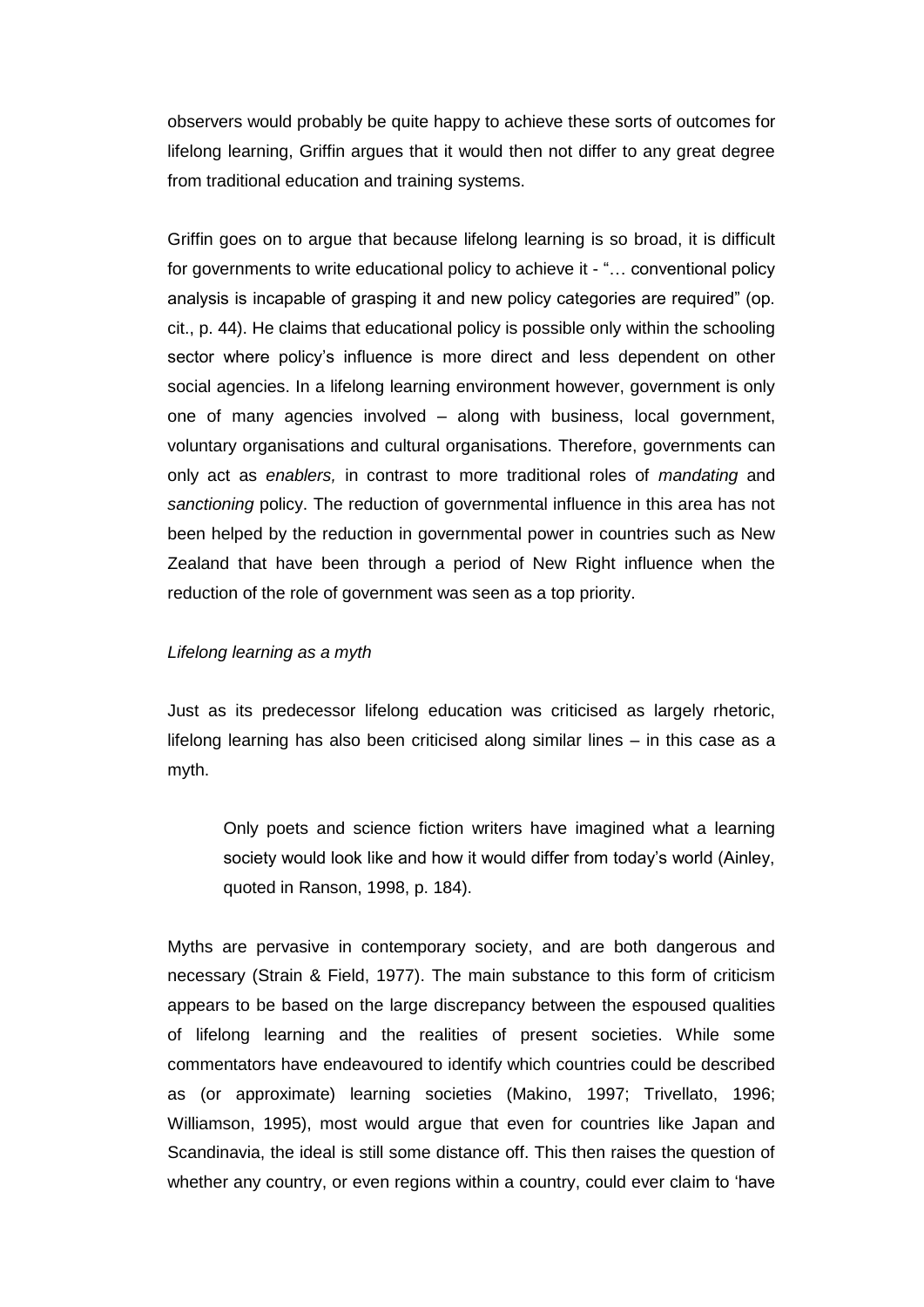arrived' at the ideal or whether the concept of a learning society forever is a mirage that serves as a long-term goal, but by its very nature, remains unattainable.

The assertion that lifelong learning is a myth also finds some support in research findings. For example, Ranson (1998) in a review of the research on the relationship between productivity and education concludes that there is little evidence to support the assumption that investment in vocational training is closely correlated with the economic performance of a country. If such findings on work or other elements of lifelong learning continue to emerge in the future, then the viability of the new paradigm may well come under serious challenge.

Similarly, the question arises 'how much is enough?' in the pursuit of a longterm goal of lifelong learning? For example, while most people concur that there is a need to increase present rates of participation in all forms of education, there is little agreement as to what constitutes a satisfactory level in this respect. As tertiary education in many countries is heading towards a 50% participation rate (OECD, 2000, p. 152), the traditional argument of tapping the 'reserve of talent', while maintaining high levels of academic standards, will come under increasing pressure. What is the maximum rate of participation in tertiary education, which does not invalidate the academic nature of the programmes and levels of intellectual performance? Answering this question is probably easier than deciding on a satisfactory level of participation for broader programmes of ACE.

Some writers believe that lifelong learning is not just a myth, but also a harmful myth (Hughes & Tight, 1995). Others, however, while acknowledging that such ideals are always going to be constantly challenged to keep the ideals within realistic sight, argue that the myth of lifelong learning acts as a useful reminder of what should be achieved, even if there is slippage 'twixt cup and lip' (Tight, 1994). Summing up this debate, Ranson says,

We may conclude that the function of a learning society myth is to provide a convenient and palatable rationale and packaging for the current and future policies of different power groups within society. As such, it has little impact on the nature, content or implementation of those policies, yet makes those policies appear different and more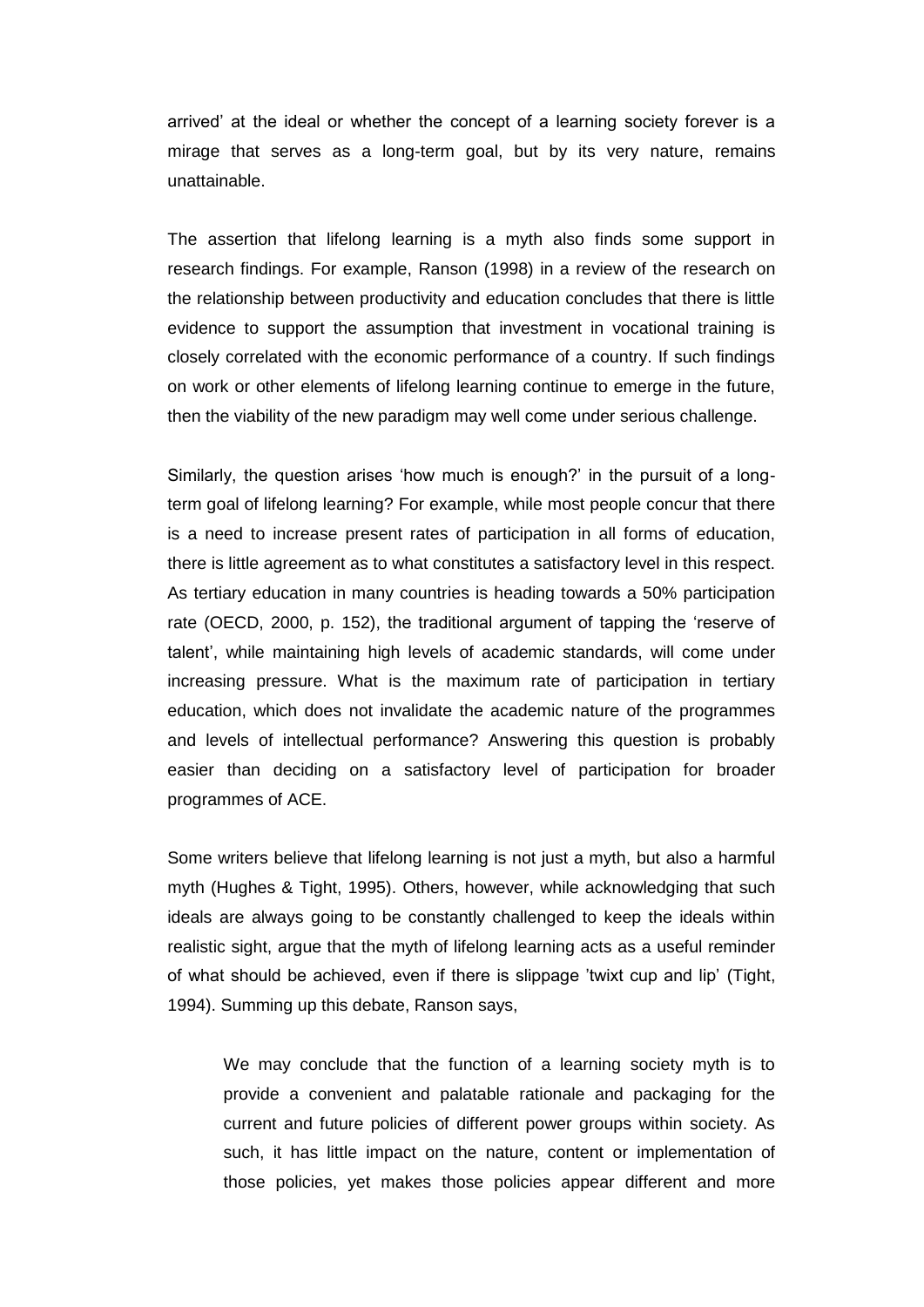interesting, giving the impression to interested outsiders that things are improving. Yet this myth has power. It has power because it is believed by many to be achievable, and is seen as an answer to profound economic and social problems. It can, therefore, be used by a range of interest groups to better articulate and promote their policies. This can be done without supporting emotional evidence or critical analysis; indeed, given the emotional appeal of myth in general, such rationality may be better left out (op. cit., p. 188).

### **Lifelong learning and current educational policy in New Zealand**

Compared with the first generation of lifelong education, it appears that lifelong learning is starting to make greater inroads into the educational policies of many countries, including New Zealand. A recent review of educational policies in terms of lifelong learning (OECD, 2001a) concluded that many OECD member countries are not only incorporating the term into their national educational policies, they are also starting to articulate explicit targets in this direction and introducing reforms aimed at changing fundamental aspects of their education systems. The report also points out, that there is considerable variation between countries in how they have interpreted lifelong learning, with some countries emphasising employability and competitiveness, while others emphasise personal development and citizenship. In his review of lifelong learning as a principle for educational policy however, Rubenson was less convinced of such progress (Rubenson, 1997). He argues that while the term has become commonplace in many governmental papers and reviews, it is yet to make any real impact on core educational policy documents.<sup>6</sup>

Lifelong learning has been somewhat slower to appear in New Zealand than in other countries. This is probably due to political factors that saw a New Right government in power until 1999, and which made only passing reference to lifelong learning ideals while in office. The only policy document it issued relating to lifelong learning, *Bright Futures* (Bradford, 1999), was very limited in its scope, concentrated mainly on supporting gifted scholars and disappeared without trace following the change of government.

<u>.</u>

<sup>&</sup>lt;sup>6</sup> It should be noted of course that Rubenson was writing four years before the OECD report.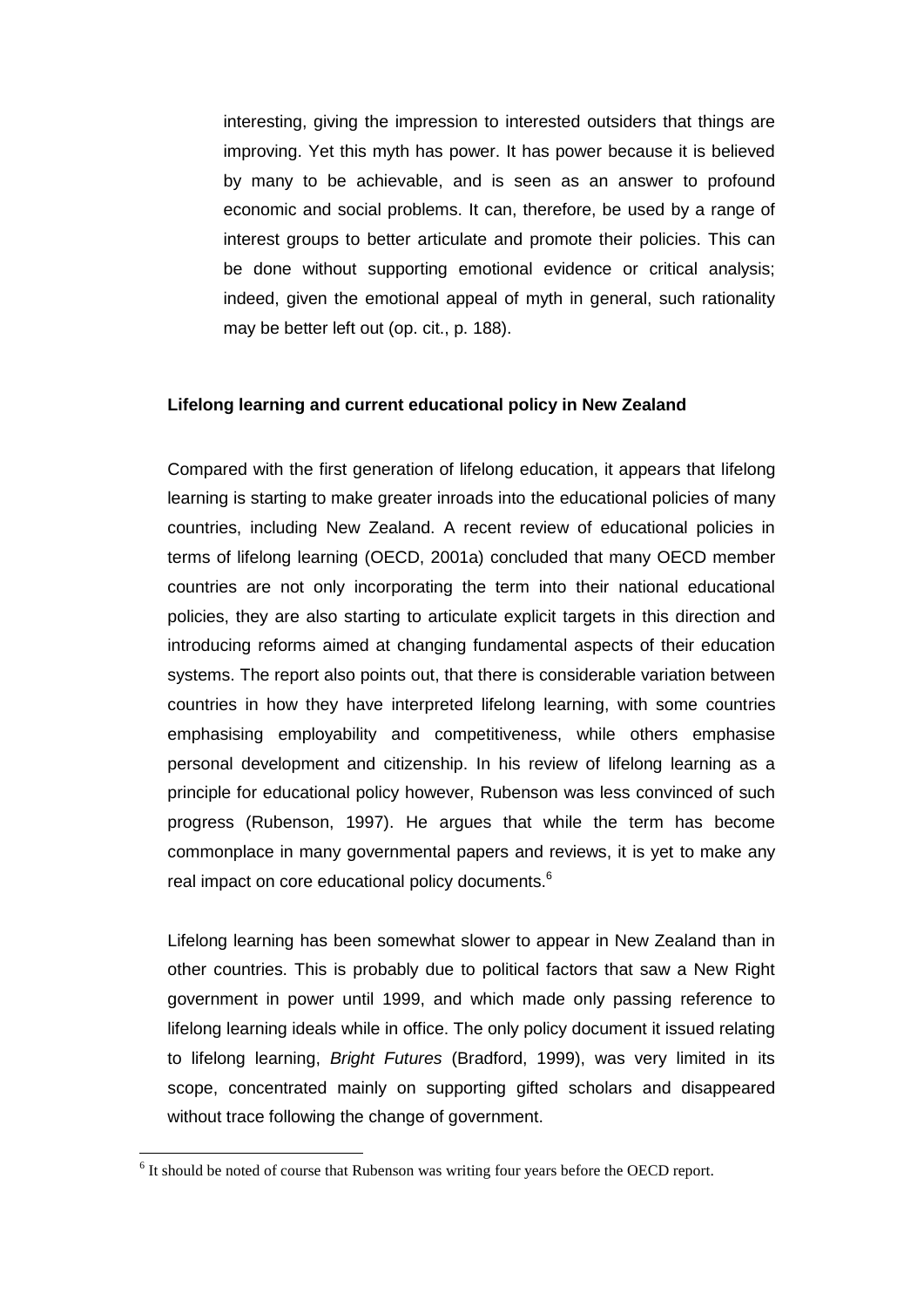The Labour government of Helen Clark came to office in 1999 with a strong agenda of reforming education. It is not surprising that this government has shown a strong interest in education, given that most of the key ministers involved had prior careers as educators, including the Minister of Education as an ACE practitioner. Furthermore, Labour came into office with an explicit policy document on ACE. It had been the first New Zealand political party to do so in the previous election and several other parties (United and the Alliance) had followed suit.

In terms of post-school education, the most significant move by Labour in their term of office to date has been to establish the Tertiary Education Advisory Commission (TEAC), an eight member group (including an ex-university continuing education officer) charged with reviewing all post-school education in New Zealand. TEAC published four reports, detailing its vision (TEAC, 2000), outlining the broad parameters of the new system (TEAC, 2001c), providing a strategy for achieving the vision (TEAC, 2001b) and indicating funding mechanisms for the vision (TEAC, 2001a).

Alongside the Commission, the Minister also instigated a review of ACE by a committee of nominees from the field. This committee's report *Koia! Koia! Towards a learning society: the role of adult and community education* (Rivers, 2001) was formally accepted by the government in November 2001 and has formed the basis for current policy and, in the future, resource allocation. Also of note was the writing of an adult literacy strategy *More than words: the New Zealand adult literacy strategy <sup>7</sup>* released in May 2001 (Ministry of Education, 2001a). This document detailed the government's plans for improving New Zealand's adult literacy rates. This report was written by a Ministry of Education official following consultation with people involved in the field. There have been a series of positions for both adult education and adult literacy created in both the Ministry of Education and the Tertiary Education Commission (although the ACE position in the TEC has since been dis-established), which have not existed since the days of Denny Garrett in the old Ministry of Education.

1

 $7$  The author of this report told me that it was called a strategy rather than a policy because it was seen as having a greater chance of being implemented (in comparison with labelling it as a policy).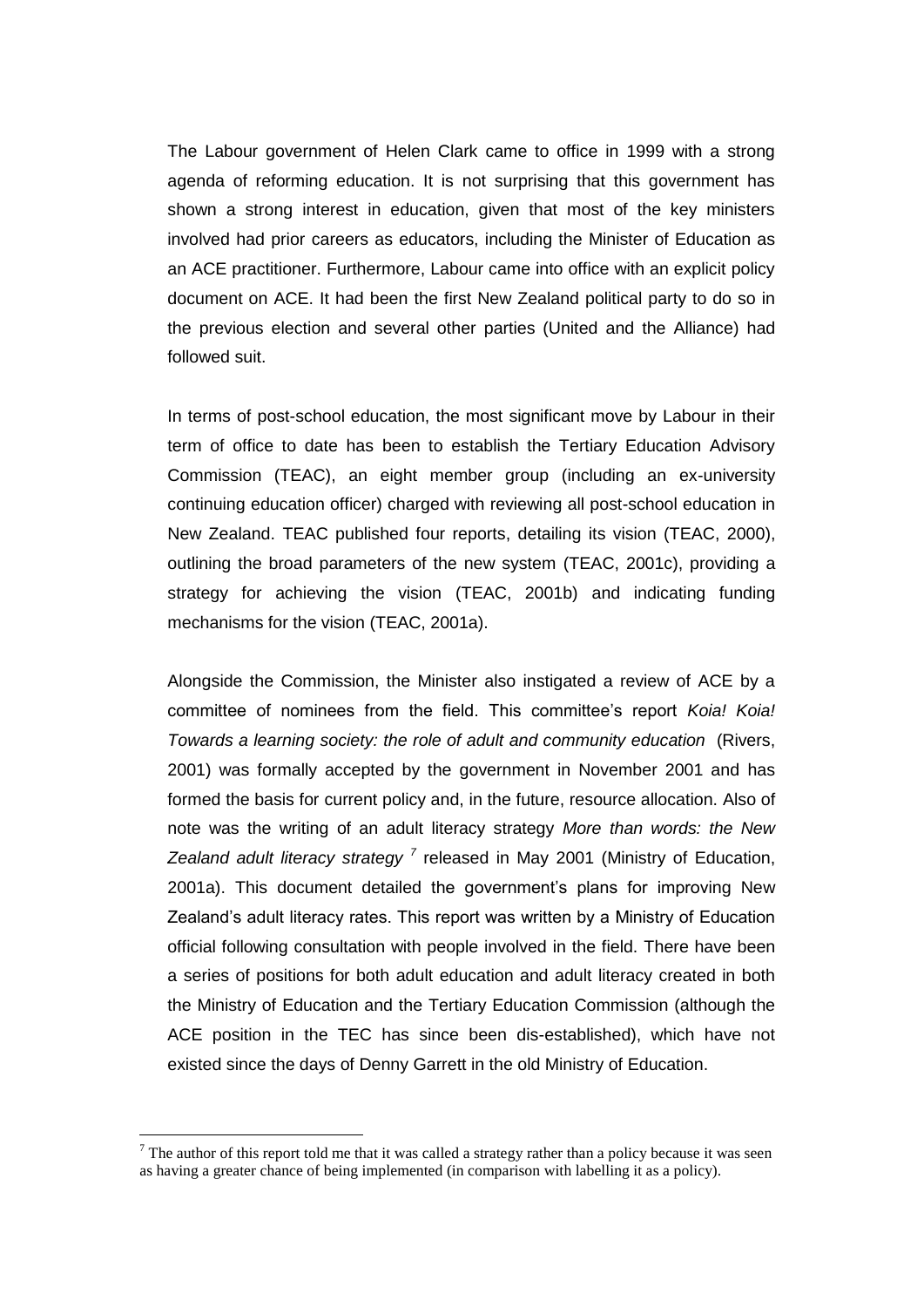In addition to the above reports, there has also been a review of industry training, *Skills for a knowledge economy* (Ministry of Education, 2001b) and considerable interest shown in workplace learning generally. These developments also reflect a lifelong learning orientation, including concerns about changing present patterns of participation, developing literacy skills, recognition of developing a knowledge base among workers and developing a culture of learning in the workplace. Finally, the Ministry of Education has produced a Tertiary Education Strategy, which is another first of its type (Ministry of Education, 2002). This report outlined six key strategies for the tertiary system 2002 – 2007, some of which have since spawned statements of funding priority for ACE in coming years:

- $\triangleright$  targeting learners whose initial learning was not successful
- $\triangleright$  raising foundation skills
- $\triangleright$  strengthening communities by meeting identified community learning needs
- $\triangleright$  encouraging lifelong learning
- $\triangleright$  strengthening social cohesion.

The most significant development has been the establishment of the Tertiary Education Commission (TEC) in 2003, which was the administrative government department charged with implementing the vision outlined by the Tertiary Education Advisory Commission (TEAC). TEC has been charged with the responsibility of funding and administering all post-school education in New Zealand, including ACE. The grouping of all post-school education under one umbrella is certainly unprecedented in this country and is especially significant for the inclusion of ACE alongside the more recognised tertiary sectors.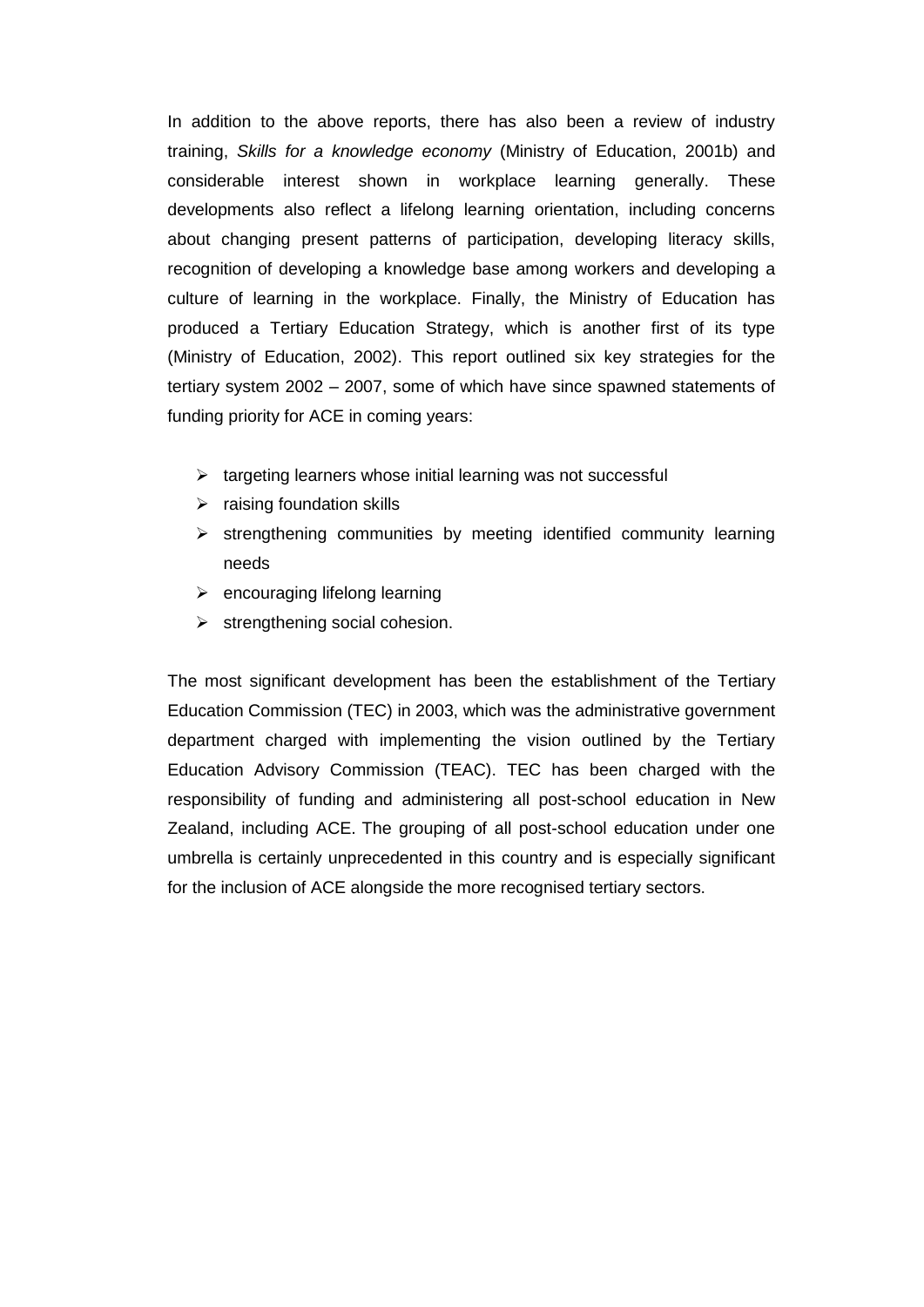#### *The TEAC reports*

Without providing a detailed analysis of the TEAC reports, it is significant to note some of their content in relation to this discussion about lifelong learning. Firstly, the reports are couched in the terminology of lifelong learning. The first report's opening quote starts with "Education is a lifelong process …" (TEAC, 2000, p. 8). In the same section it highlights the sentence, "the demands that the knowledge society makes … will necessitate New Zealand becoming very serious about lifelong learning" (op. cit., p. 11).

Having then discussed the nature of a knowledge society, the first recommendation advocates for a broad definition of the term, thereby validating a broad approach to tertiary education.

A broad definition of the knowledge society should be adopted in the development of policy for tertiary education. This would include a recognition of the potentially valuable contribution of all forms of knowledge" (op. cit., p. 9).

The second recommendation stipulates the inclusion of "non-formal learning outside the school system" (op. cit., p. 10). Conclusion 5 states,

The tertiary education system needs to be designed to respond to the challenge of lifelong learning in a knowledge society, and this may require new ways of organising, delivering and recognising tertiary education and learning (op. cit., p. 12).

Among the guiding principles it lists are 'lifelong equitable access', 'portability' and 'democracy and citizenship' (op. cit., p. 12).

Even this brief account of TEAC's work clearly demonstrates a strong commitment to the ideals of lifelong learning. The term itself is employed widely in the reports, there is recognition of the diversity of knowledge and skills being sought, the full range of educational provision is recognised, including ACE, and both human and social capital elements are endorsed.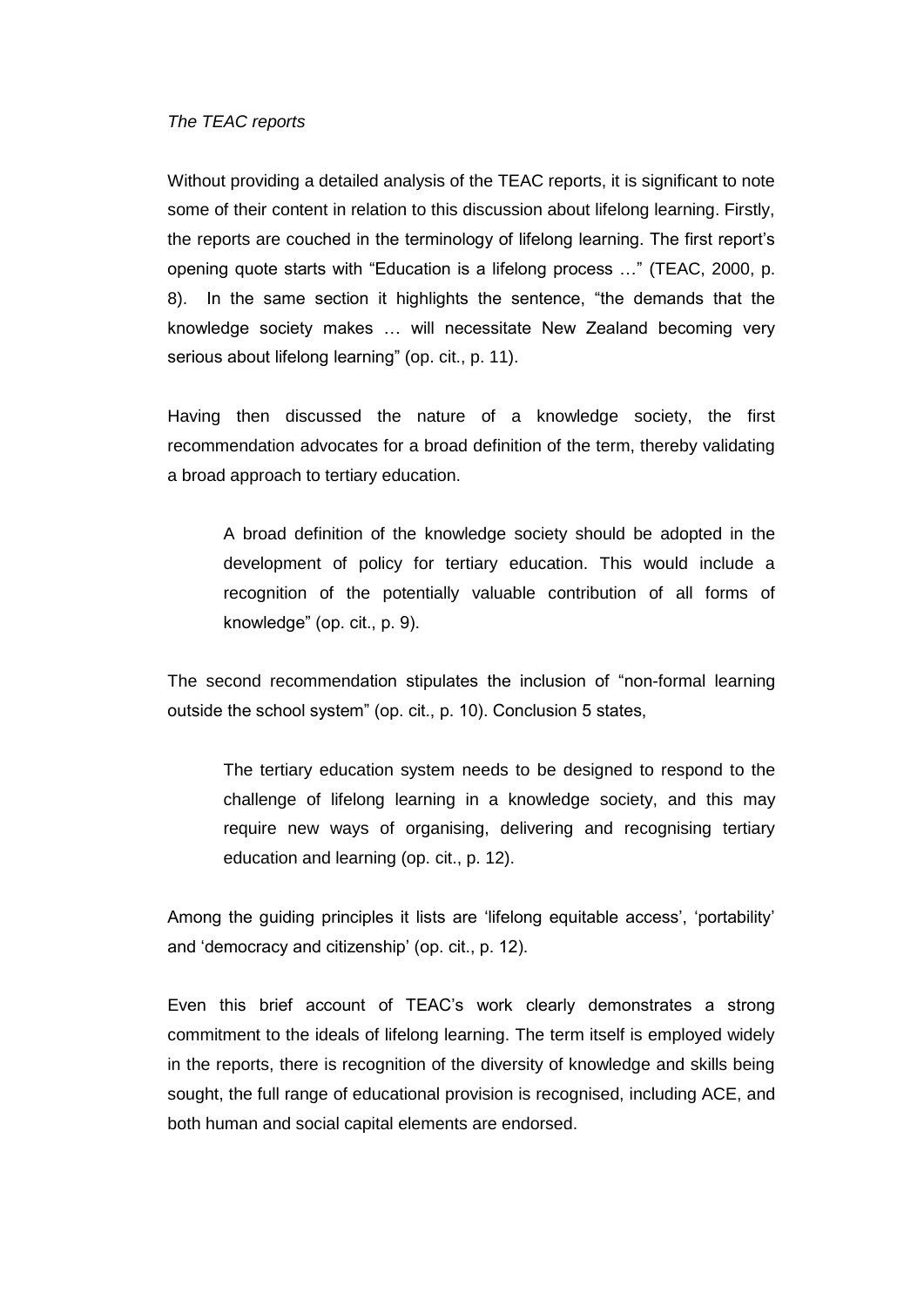#### *The review of adult and community education*

The review of ACE (Rivers, 2001) was geared to link into the work of TEAC and the adult literacy. This review was done through meetings with TEAC representatives, on-going liaison and exchanges of reports prior to publication. The publication of the report and its acceptance by government represents a major milestone for ACE in New Zealand, as this step has not ever been achieved at any other time in the history of the field. Several reports were written in the 1980s under previous Labour administrations, but were never adopted formally or implemented in any systematic way. It is not an understatement to claim that the report represents a 'return from Siberia' for the field; a sentiment echoed in the Associate Minister of Education's speech at its launch when she said, "You have made it. You are now part of the educational mainstream."

The *Koia! Koia!* report is essentially aimed at providing some administrative coherence to a field that is probably best described as 'jerry built', the result of historical add-ons that have never been planned or organised in a holistic, coherent manner. It therefore endeavours to provide some consistency of funding and accountability structures and sets a clear direction for prioritising funding. Theoretically at least, community-based providers will be on an equal footing with established mainstream providers such as schools and tertiary institutions, provided they meet the requirements of new regulations to be devised. This move to recognise providers irrespective of formal status was seen as an important part of the new proposals, as the committee felt that too many providers were receiving resources as of right, rather than on educational merit.

The other main feature of the report is its push to provide incentives to involve non-traditional learners and to encourage the field to engage more actively in community issues and debates in the programmes it offers. Finally, it contains a range of strategies to help establish greater credibility and recognition for the field, such as the expansion of research, better data collection and utilisation, the push for greater professional development for practitioners, and recognition of lifelong learning principles in any proposed changes to the Education Act.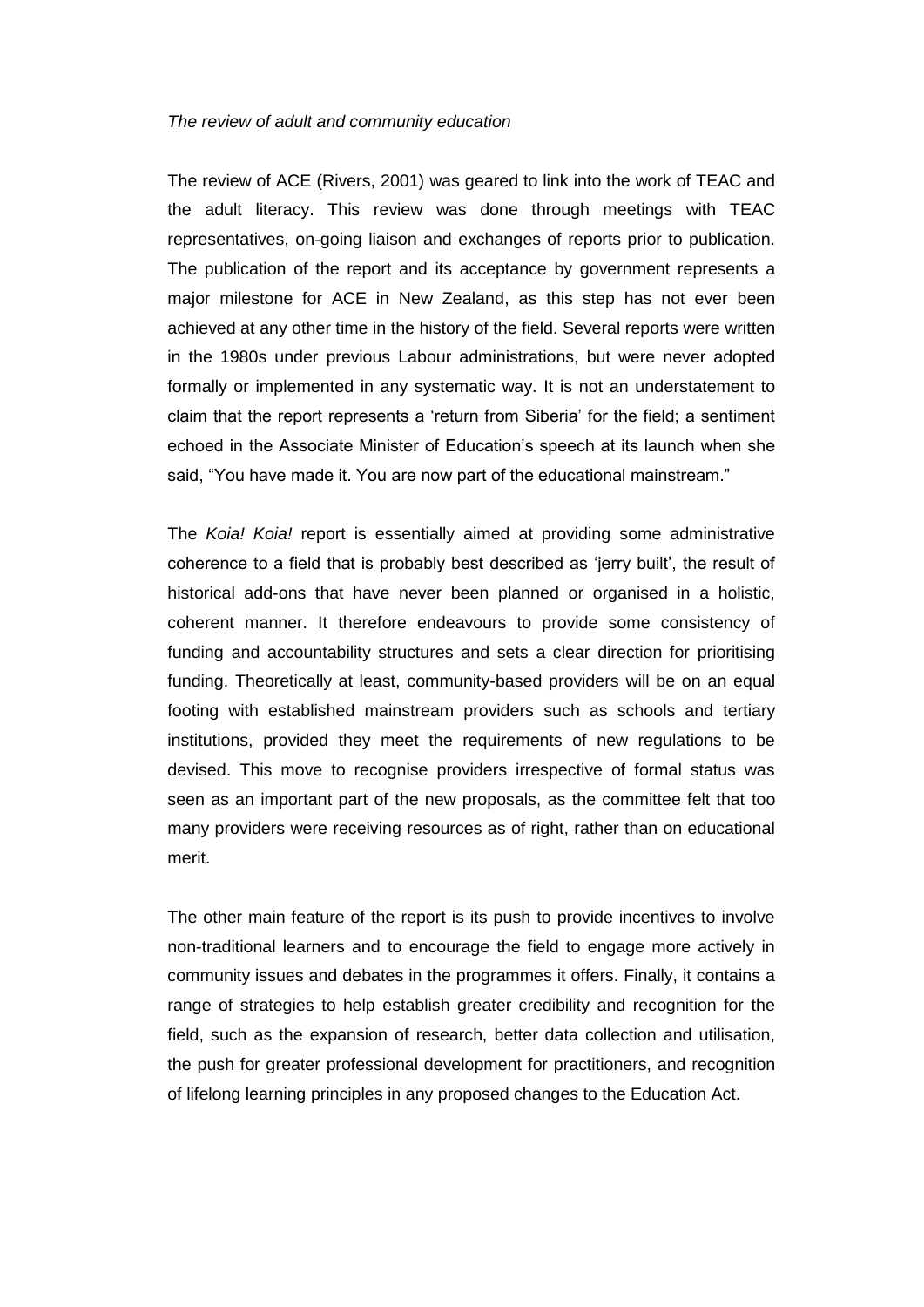## **Conclusion**

While the experience of the past three decades clearly shows that lifelong learning is anything but secure on the New Zealand educational landscape, there have been a range of developments over the past few years that point to a greater acceptance of lifelong learning ideals.

But 'the jury is still out' as to how pervasive lifelong learning paradigm becomes embedded in the New Zealand education system and truly supplants the old 'front-end' schooling paradigm. At the time of writing Labour is nearing its second term of office and many of its reforms are just starting to be fully implemented. As the events following the first generation of lifelong education have shown, we should always treat the apparent accomplishments to date with cautious optimism and await subsequent developments over the coming decade before reaching any definitive conclusions.

## **References**

- Armstrong, P. (1998). *Rhetoric and reification: disconnecting research, teaching and learning in the 'learning society'.* Paper presented at the 28th Annual SCUTREA Conference.
- Bauer, M., & Elsey, B. (1992). Smocking: traditional craft as the expression of personal needs and adult community education in Australia. *Australian Journal of Adult and Community Education, 32*(2), 84-89.
- Benseman, J. (2003). *Portraits of lifelong learning in two New Zealand rural areas. Final report*. Auckland: The University of Auckland & UniServices Ltd.
- Boshier, R. (1998). The Faure Report: down but not out. In P. Jarvis, J. Holford & C. Griffin (Eds.), *Lifelong learning in the learning society*. London: Kogan Page.
- Bradford, M. (1999). *Bright futures. Making ideas work for New Zealand.* Wellington: Ministry of Commerce.
- Cain Johnson, A., & Benseman, J. (2005). Adult literacy in New Zealand. In J. Comings (Ed.), *The Annual Review of Adult Learning and Literacy* (Vol. Volume 4, pp. 155-186). Mahwah, NJ: Lawrence Erlbaum Associates.
- Castells, M. (1993). The informational economy and the new international division of labor. In M. Carnoy, Cohen, S. & Cardoso, F. (Ed.), *The new global economy in the information age: Reflections on our changing world* (pp. Chapter 2). University Park PA: Pennsylvania State University Press.
- CERI/OECD. (2001). *The well-being of nations. The role of human and social capital*. Paris: OECD.
- Coffield, F. (1996, November 1996). *A tale of three little pigs: building the learning society with straw.* Paper presented at the Research on Lifelong Learning: Implications for Policy and Practice, Newcastle University.
- Coffield, F. (1997). Introduction and overview: attempts to reclaim the concept of the learning society. *Journal of Educational Policy, 12*(6), 449-456.
- Delors, J. (Ed.). (1996). *Learning: The treasure within*. Paris: UNESCO Publishing.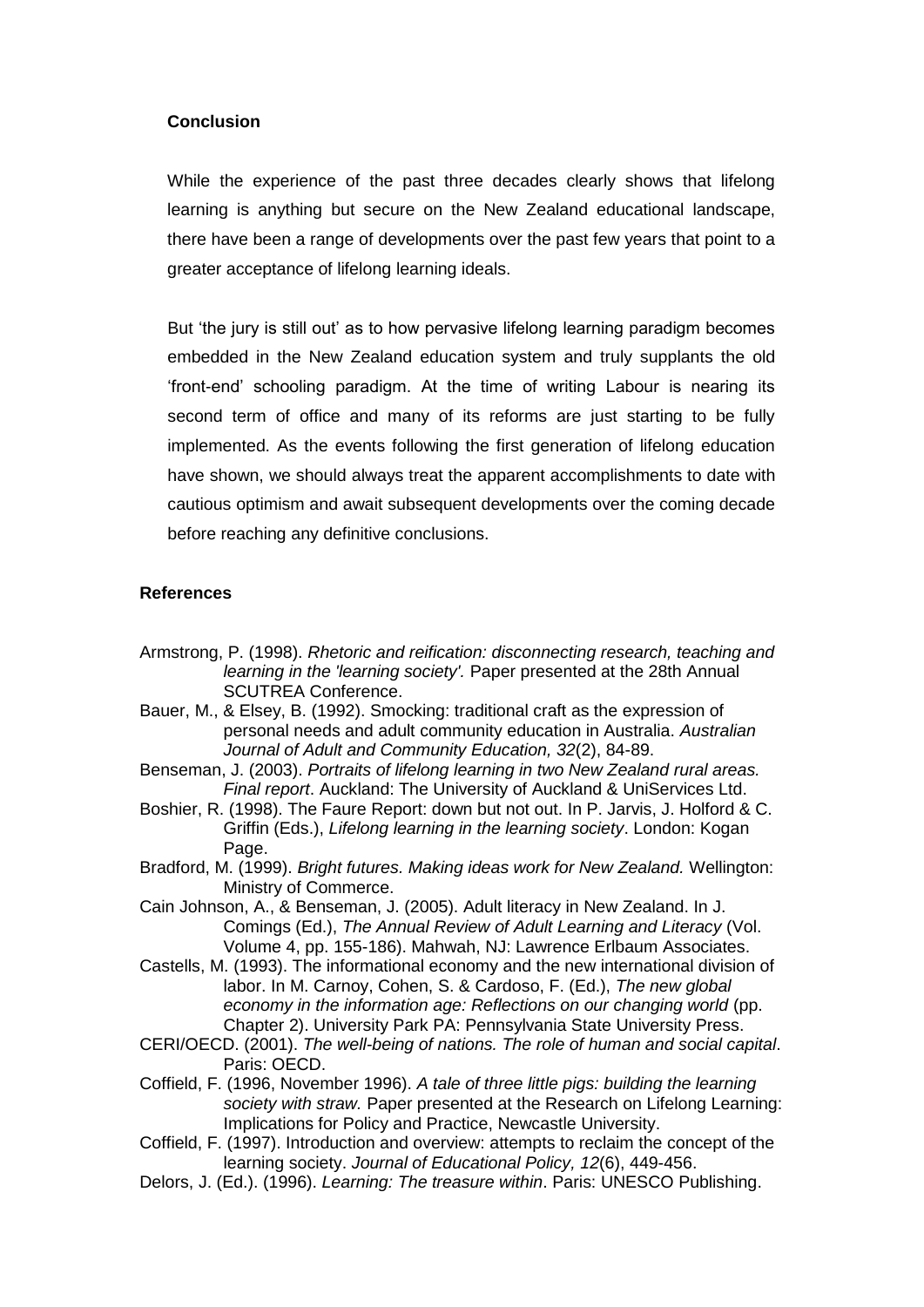- Faure, E., Herrera, F., Kaddowa, A., Lopes, H., Petrovsky, A., Rahnema, M., Ward, F. (1972). *Learning to be: The world of education today and tomorrow*. Paris: UNESCO/Harrap.
- Field, J. (2000). *Lifelong learning and the new educational order*. Stoke on Trent: Trentham Books.
- Giddens, A. (2000). *The third way and its critics*. Oxford: Polity Press.
- Griffin, C. (2001). From education policy to lifelong learning strategies. In P. Jarvis (Ed.), *The age of learning: education and the knowledge society* (pp. 41- 54). London: Kogan Page.
- Hughes, C., & Tight, M. (1995). The myth of the learning society. *British Journal of Educational Studies, 43*(3), 290-304.
- Illich, I., & Verne, E. (1976). *Imprisoned in the global classroom*. London: Writers and Readers Publishing Cooperative.
- Kearney, M. (2001). Access to higher education: the global agenda. In L. Thomas, M. Cooper & J. Quinn (Eds.), *Access to higher education: the unfinished business* (pp. 21-31). Stoke-on-Trent: Institute of Access Studies, Staffordshire University and European Access Network.
- Knapper, C., & Cropley, A. (2000). *Lifelong learning and higher education*. London: Kogan Page.
- Makino, A. (1997). Recent developments in Japan's lifelong learning society. In M. J. Hatton (Ed.), *Lifelong learning. Policies, practices and programs* (pp. 328- 345). Toronto: APEC Publications.
- Martin, I. (1999). Lifelong learning: stretching the discourse. In P. Oliver (Ed.), *Lifelong and continuing education: what is a learning society?* (pp. 181- 193). Aldershot: Ashgate.
- Merricks, L. (2001). The emerging idea. In P. Jarvis (Ed.), *The age of learning: education and the knowledge society* (pp. 3-15). London: Kogan Page.
- Ministry of Education, C. a. S. (2001a). *More than words. The New Zealand adult literacy strategy*. Wellington: Ministry of Education.
- Ministry of Education, C. a. S. (2001b). *Skills for a knowledge society. Nga mohiotanga mo te kohanga whai matauranga*. Wellington: Ministry of Education.
- Ministry of Education, C. a. S. (2002). *Tertiary education strategy 2002 - 2007*. Wellington: Ministry of Education.
- Ministry of Social Development. (2004). *Work and Income Manuals and Procedures*. Retrieved September 16, 2004, from
- [http://www.workandincome.govt.nz/manuals-and-](http://www.workandincome.govt.nz/manuals-and-procedures/employment_assistance/training_opportunities/training_opportunities-28.htm)

[procedures/employment\\_assistance/training\\_opportunities/training\\_opport](http://www.workandincome.govt.nz/manuals-and-procedures/employment_assistance/training_opportunities/training_opportunities-28.htm) [unities-28.htm](http://www.workandincome.govt.nz/manuals-and-procedures/employment_assistance/training_opportunities/training_opportunities-28.htm)

- OECD. (2000). *Education at a glance. Education and skills*. Paris: OECD.
- OECD. (2001). *Education policy analysis*. Paris: OECD.
- Ohliger, J. (1974). Is lifelong education a guarantee of permanent inadequacy? *Convergence, 7*(2), 47-58.
- Ranson, S. (Ed.). (1998). *Inside the learning society*. London: Cassell.
- Reich, R. (1991). *The work of nations: Preparing for the 21st century capitalism*. London: Simon & Schuster.
- Rivers, M.-J. C. (2001). *Koia! Koia! Towards a learning society. The role of adult and community education*. Wellington: Ministry of Education.
- Rubenson, K. (1997). *Adult education and training: the poor cousin. An analysis of reviews of national policies for education. Paper prepared for the Educational Committee of OECD.* Vancouver: University of British Columbia and Linkoping University.
- Smith, J., & Spurling, A. (1999). *Lifelong learning - riding the tiger*. London: Cassell.
- Strain, M., & Field, J. (1977). The myth of the learning society. *British Journal of Educational Studies, 45*(2), 141-155.